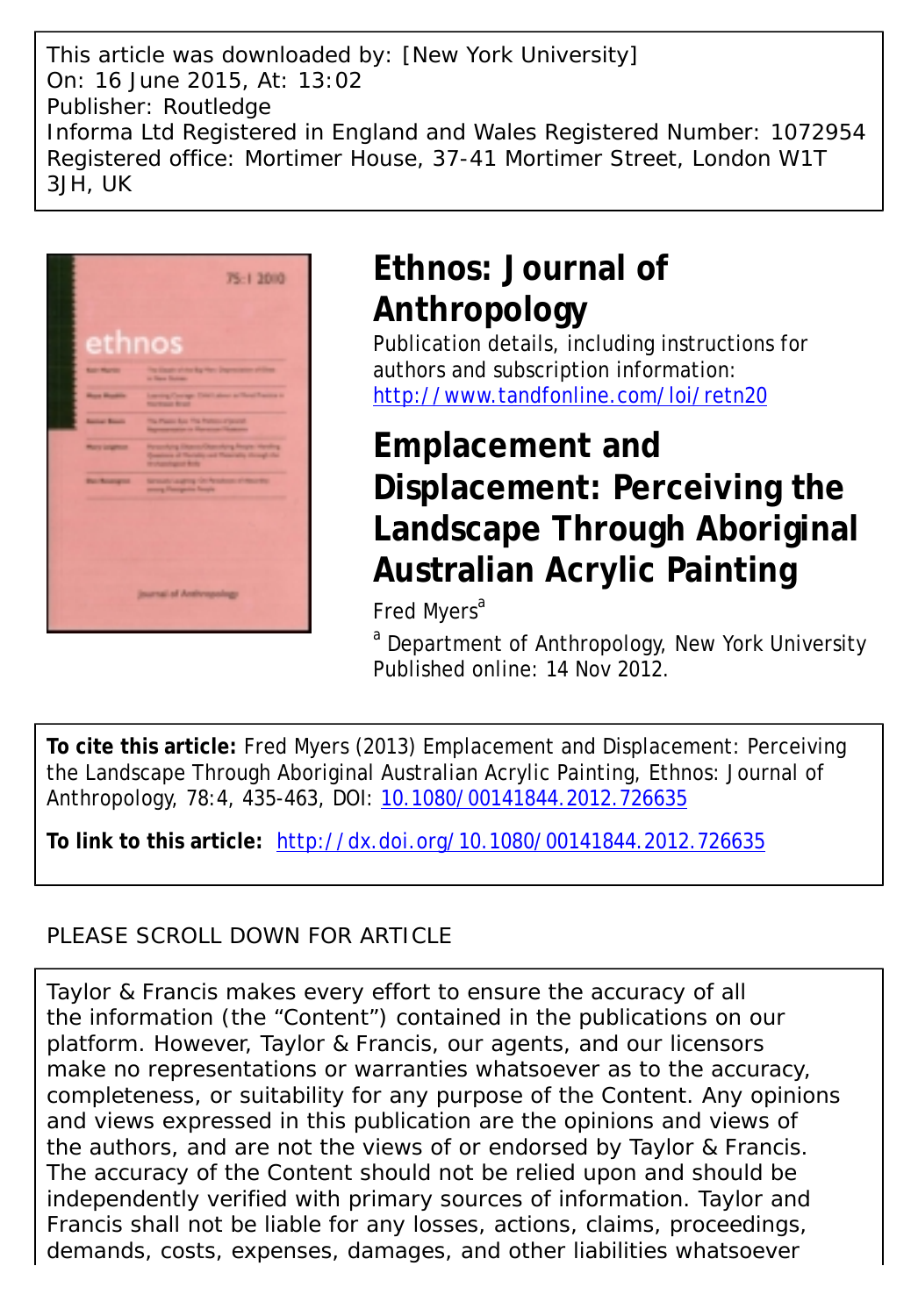or howsoever caused arising directly or indirectly in connection with, in relation to or arising out of the use of the Content.

This article may be used for research, teaching, and private study purposes. Any substantial or systematic reproduction, redistribution, reselling, loan, sub-licensing, systematic supply, or distribution in any form to anyone is expressly forbidden. Terms & Conditions of access and use can be found at <http://www.tandfonline.com/page/terms-and-conditions>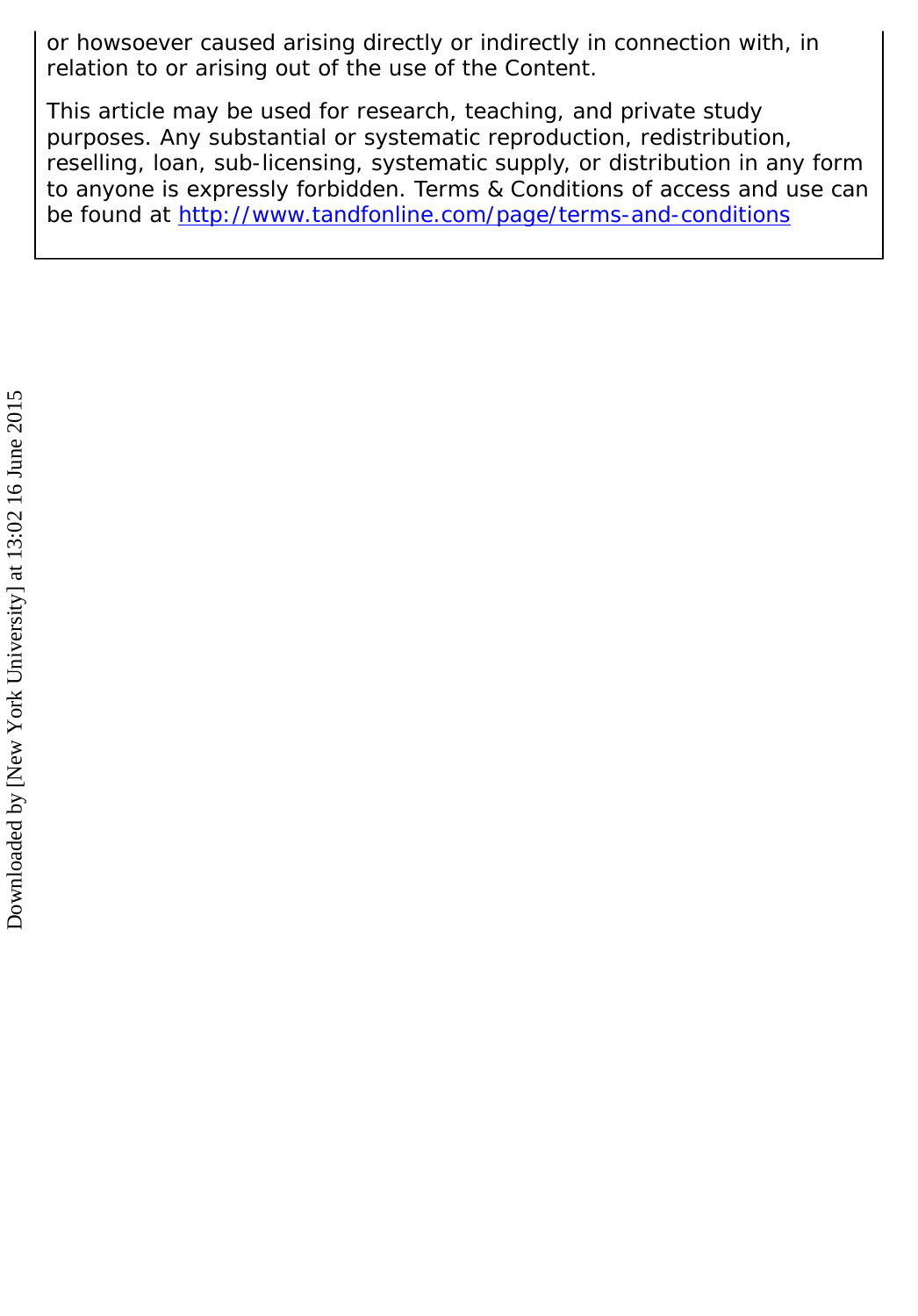# Emplacement and Displacement: Perceiving the Landscape Through Aboriginal Australian Acrylic Painting

# Fred Myers

Department of Anthropology, New York University

abstract Aboriginal Australian acrylic paintings have long been considered representations of mythologically invested landscape. This understanding has been made problematic by recent writings on 'dwelling'. As common usage of the term 'landscape' seems to prioritize vision, to suggest that the acrylic paintings are landscapes only strengthens the suspicion that they are artifacts of displacement or distancing, rather than examples of the emplacement emphasized in this 'dwelling perspective'. However, this paper will demonstrate that the relationship between acrylic painting and the land is more complex than such an interpretation. It will argue that the Aboriginal objectification of their relationship to the land is not inherently a distancing of the land.

keywords Landscape theory, representation, dwelling, emplacement, Aboriginal Australian painting

#### Introduction

In this paper, I take up a number of issues involved in the contemporary Western Desert Indigenous activity of producing acrylic paintings identified with various ancestral narratives and places in the landscape. First, I n this paper, I take up a number of issues involved in the contemporary Western Desert Indigenous activity of producing acrylic paintings identified with various ancestral narratives and places in the landscape. First, I ask scape or whether their emphasis on visuality – one sense of 'landscape' much criticized as a distinctively European mode of experiencing place – constitutes an ontological transformation of them. Relatedly, I ask whether the changing formal qualities of the paintings indicate a change in the nature of people's relationships to place.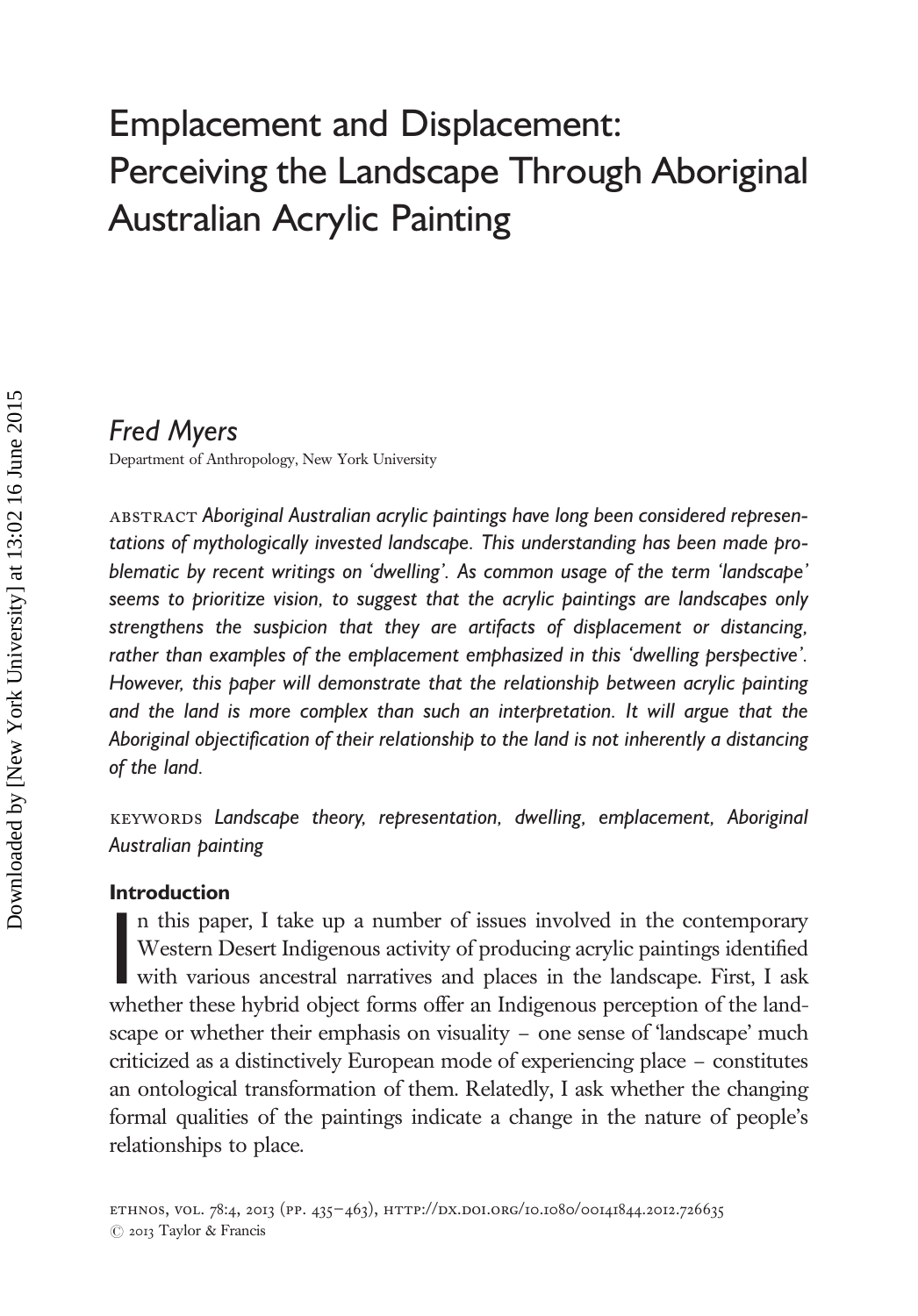Indigenous Australian acrylic paintings have long been considered representations of mythologically invested place and landscape. Many painters in the desert communities where the paintings are done continue to regard them as 'revelations' of the ancestral foundation of their country (Myers 1989). A surge of recent writing on people and place has raised questions about the relationship between 'representation' and 'dwelling' (Heidegger 1971; Ingold 1996). The so-called 'dwelling perspective' aims to transcend an over-reliance on discursive constructions of 'place'. Thus, to regard the recently invented genre of acrylic painting as 'representation' would imply a falling away from 'dwelling'. Further, insofar as common usage of the term 'landscape' seems to prioritize vision, to suggest that the acrylic paintings are landscapes would only strengthen the suspicion that they are artifacts of displacement, rather than examples of the emplacement emphasized in this 'dwelling perspective'. Given that part of the mission of early painters was to use their works precisely to claim a distinctive Indigenous identification with place, the irony of equating 'landscape' with distance, in this case, illustrates the need for an alternative theoretical framework with which to think about the Western Desert art movement.

I argue that the Indigenous objectification of relationships to place – in visual form, ritual, or song – is not intrinsically a 'distanced perspective' on the land. Rather, in making visible what the land is, Australian Indigenous painting 'reveals' in two dimensions a complex range of experiences and understandings that are not, themselves, only visual.

This essay engages with the historical trajectory of acrylic painting that I have witnessed, among Pintupi people who only finally gave up a foraging way of life for sedentary residence in government settlements in the 1960s.<sup>1</sup> Over time, a change is evident: paintings became more abstract and less iconographically specific. How would understanding these paintings as 'landscapes' – as visual forms engaging with what Casey (2002: xii) defined as 'a portion of the perceived world that lies before and around us' – expand conceptions of this genre of art practice, and also facilitate more complex appreciation of what these paintings do in the lives of those who make them? Three conditions of change will bear on my discussion. First, the prior (and continuing) tradition of Indigenous image-making involved ground designs, body decoration, ritual artifacts, and rock painting – executed in relationship to cycles of seminomadic movement over the land. Second, following sedentarization, in the 1970s, a practice of two-dimensional acrylic painting on flat surfaces developed; the intercultural circulation of these new object forms raised new challenges for painters,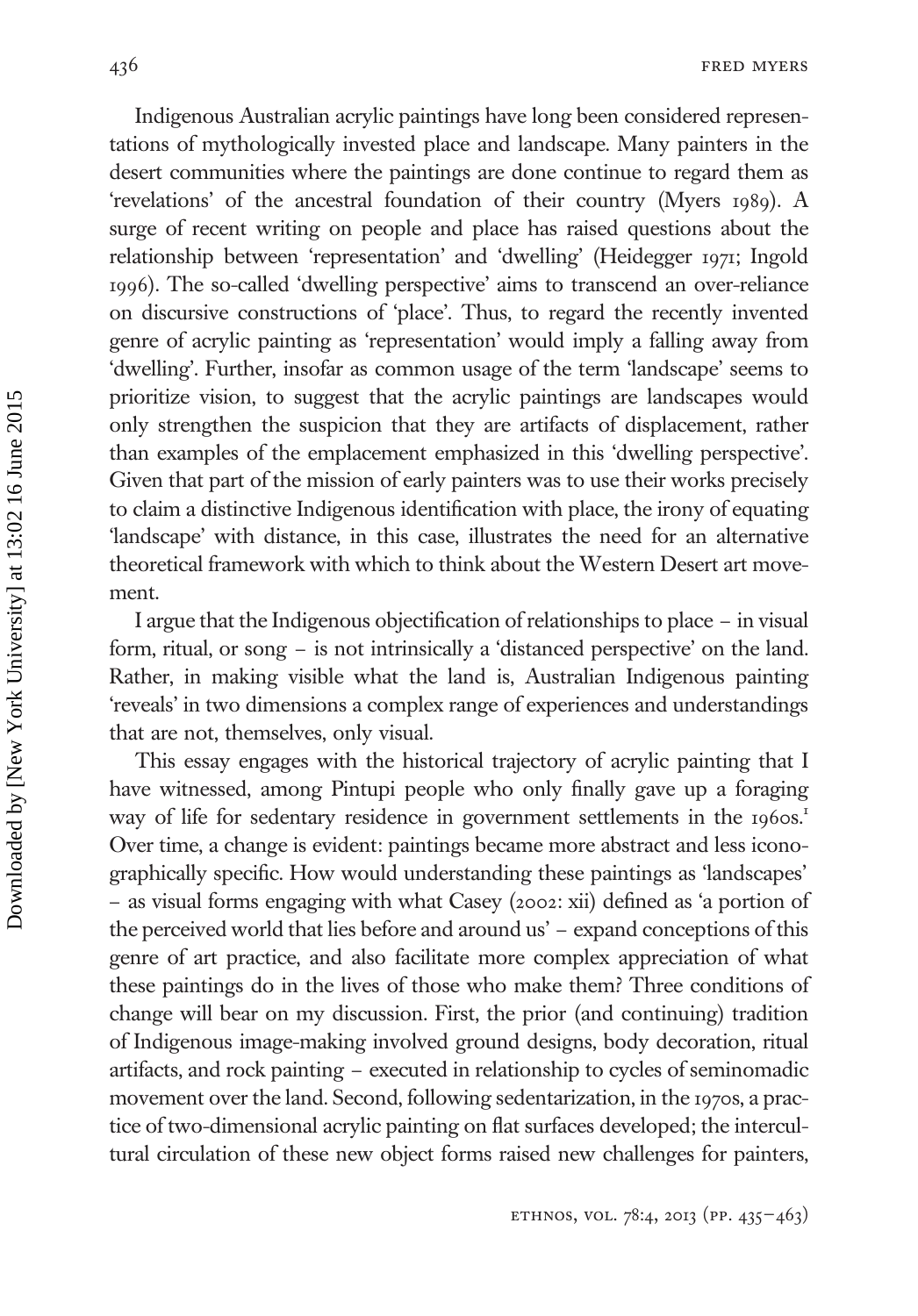communities, and markets. Third, although the development of twodimensional paintings did not replace ongoing ritual forms of activity, this objectification created the possibility of commoditization.

The transformation of formal qualities in the images toward greater abstraction results not only from what I call 'censorship from below', but also from shifting understandings of value in national and international art markets. This confluence of circumstances and opportunities for virtuosity has allowed Aboriginal acrylic painting to be taken up as 'fine art'. I have spoken of these transformations as 'unsettled business' (Myers 2002, 2004), as the contexts and practices – no longer tied to the single arena of ritual ('business' in Aboriginal English) – become ever more complex. This characterization shares a sensibility with Thomas's (1991) discussion of colonial collections of 'entangled objects' in acknowledging a complexity of intercultural circulation that does not inevitably lead to compromise and loss. I argue that the shifts in style must not be understood as evidence of a simple transition of Aboriginal people from 'dwelling' to 'displacement'. Conceptualizing such a narrative has important political stakes: characterizations of the ontological relationship of Indigenous Australians to place have had significant value in the allocation of land rights and many painters have discussed their paintings as objectifications of their special relationship.

### The Situation of Indigenous Land(scape) in Australia

Landscape in Australia is not a neutral terrain politically or ontologically. The lengthy struggle between Indigenous Australians and the dominant Euro-Australian majority over the land is well known. In a number of major legal and political cases, differences of ontology, power, and understanding have become clear, but they have also been the subject of considerable efforts at mediation and remedy.<sup>2</sup> Even so, in the legislation of the Aboriginal Land Rights (Northern Territory) Act of 1976 and the Native Title Act (1993), state efforts to represent Indigenous place-relations in Euro-Australian law are inevitably limited.<sup>3</sup>

The dominant model of Indigenous landownership was drawn initially from a seminal paper, in which Stanner (1965) delineated 'estates', 'ranges', and 'domains' as ways of conceiving of different elements of a group's relationship to land. Stanner's model understood 'owners' as 'custodians', individuals or groups who exercised 'primary spiritual responsibility' over Ancestral<sup>4</sup> objectifications. Custodianship extended across ritual forms as well as 'sacred sites',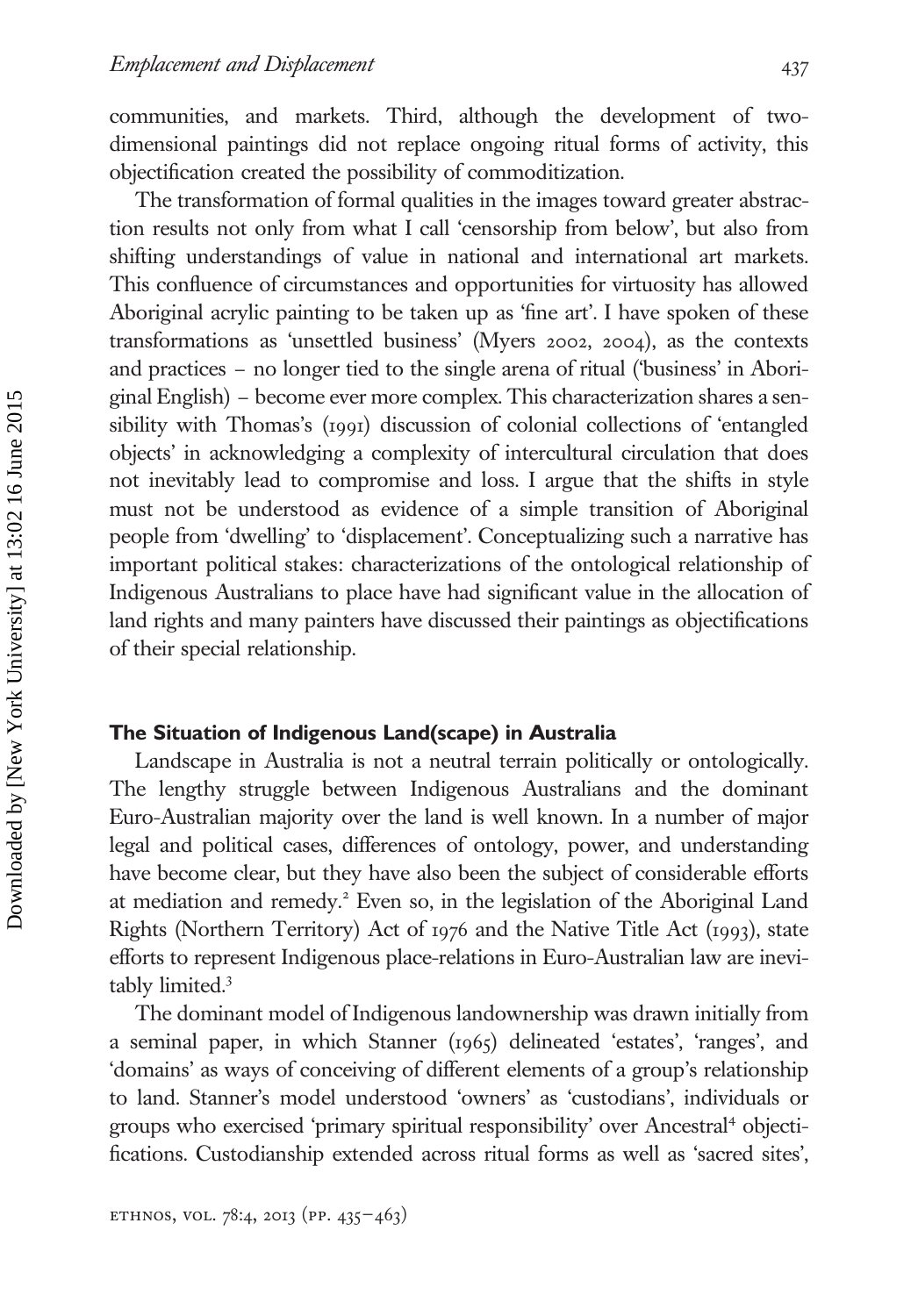portions of the landscape understood as embodiments, traces, or transformations of Ancestral activity.

While useful, this model has increasingly been found inadequate in encompassing many Indigenous discourses articulating the relationships between persons and places. One problem has been the apparent separation of 'spiritual' activity from other forms of interaction, a central concern for Ingold  $(2000)^5$ For example, the Stanner model gave little recognition to quotidian political and economic uses of the land, making these activities seem lacking in 'cosmological' significance. As anthropologists and others have sought to find a theoretical framework to engage with the issues posed in land claims, they have been drawn both to concepts of 'embodiment' that eschew the subject–object dichotomy embedded in notions of 'ownership', and to Heideggerian notions of 'dwelling' (Ingold 1996).<sup>6</sup>

Beyond land claims, the incommensurability between a 'dwelling perspective' (Aboriginal) and a 'utility' or 'instrumental' (Euro-Australian, Western, 'modern', or perhaps 'capitalist') orientation has been invoked to challenge more general theoretical assumptions about land as an external object. Criticizing the largely unexamined use of what Heidegger called 'the world picture' rather than Indigenous ontologies of person and place, Ingold (1996) wrote:

hunter-gatherers do *not*, as a rule, approach their environment as an external world of nature that has to be 'grasped' conceptually and appropriated symbolically within the terms of an imposed cultural design, as a precondition for effective action. They do not see themselves as mindful subjects having to contend with an alien world of physical objects; indeed, the separation of mind and nature has no place in their thought and practice. (120)

Indigenous art has been part of such dialogues about land in Australia. In bark and acrylic paintings,<sup>7</sup> people in many of Australia's remote communities have offered paintings as tokens that they insist represent their relationships to places and their sovereignty over them (Morphy 1983, 1991, 1995; Myers 1991, 2002). Most notably, the Yolngu (1963) claim to contest Euro-Australian plans to mine bauxite at Numbulwar, on the Gove Peninsula, was presented to the Australian Parliament in a form that included their clan designs in the famous Yirrkala bark petitions.

It may be ironic, therefore, that broad critiques of dualistic formulations of the relationship of people and land have extended also to critiques of a mode of artistic practice – the landscape – in which qualities of the environment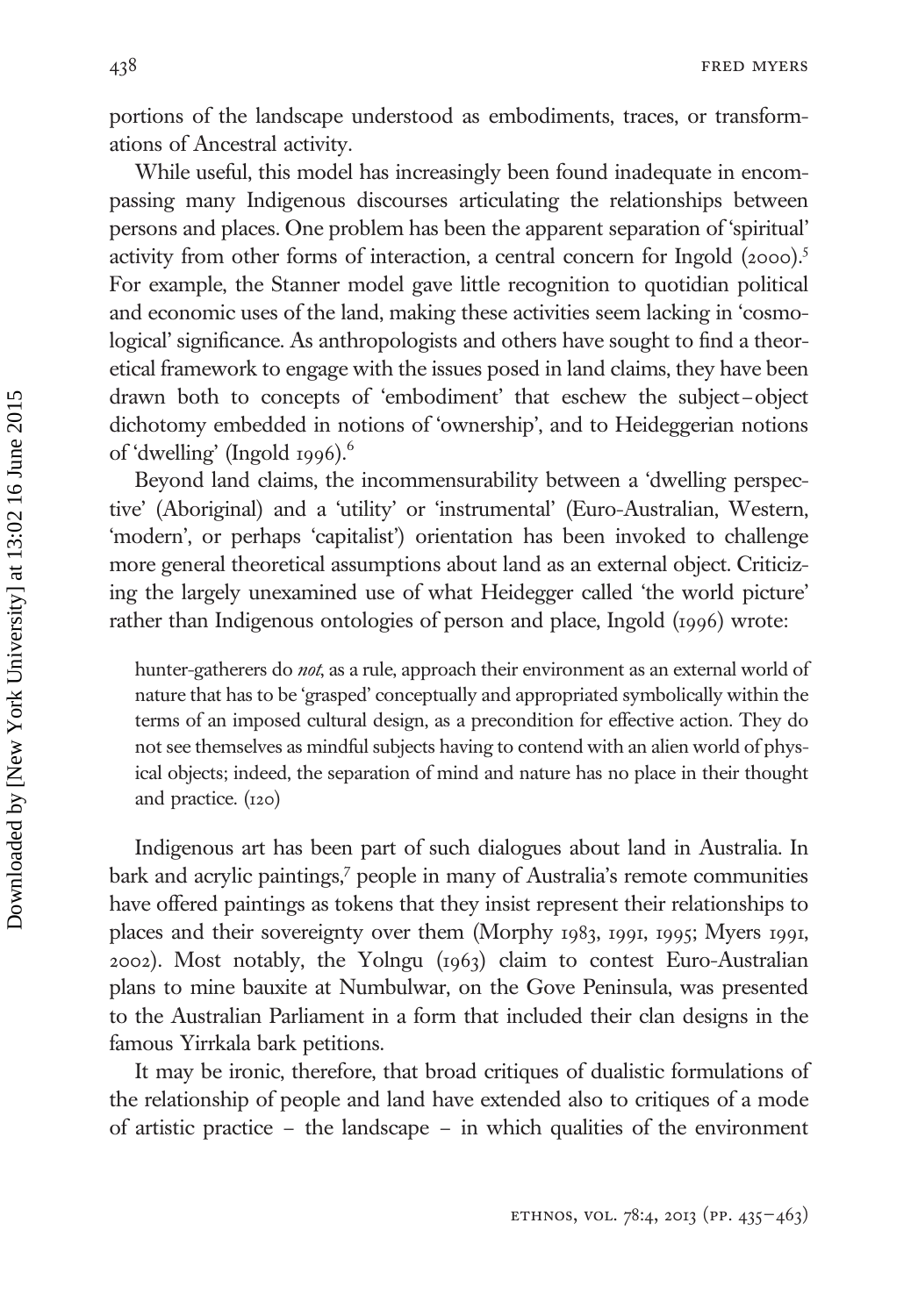are perceived as embodying aesthetic value (for some subjects, anyway) as a corrective, perhaps, to the overly utilitarian relationship posed by the economic incentives of mining and development. This mode of apprehension is itself an example of the problematic dualism. On the one hand, the paintings have been celebrated for offering an Aboriginal sense of place; on the other hand, these two-dimensional objects are sometimes considered themselves to be expressions of a colonized subjectivity, a colonial project, reflecting the subject/object duality in their prioritizing of vision. For some critics, this has rendered such paintings inauthentic and for others a product of displacement. In another vein, the analysis of Indigenous paintings of country has sometimes been criticized for considering the paintings as 'representations', reproducing or imposing a duality on them that should be rejected (Biddle 2007). Rather than leaping to judgment, my interest is in understanding what the paintings can and do communicate.

# Acrylic Painting: Objectifying Country in Visual Form

Acrylic painting in Central Australia is a contemporary social practice. It began at the Aboriginal community of Papunya in 1971 under the guiding hand of the Euro-Australian schoolteacher and artist Geoffrey Bardon.<sup>8</sup> It is widely known that most Central and Western Desert painters represent – or perhaps 'indicate' (Ingold 2000) – the events or 'stories' of their 'country' (ngurra) that are understood to have occurred in the mythological period known as 'The Dreaming' (Tjukurrpa), and that the form of the paintings draws on a ceremonial tradition of image-making as well as on a culturally postulated significant landscape.

To this very point, the painters of these works insisted to me, early in my fieldwork, that the paintings are not just 'pretty pictures'. They meant by such comments that their value did not lie simply in their appearance, but derived from their origin in The Dreaming. Drawing on a repertoire of forms deployed in body decoration, ceremonial objects, and sand designs, the paintings are held to be images that depict, as both icon and index, The Dreaming: the invisible realm in which the visible world acquired its shape and being.<sup>9</sup> What we might call the everyday world comprises literally the object forms that 'make visible' (yurti) and knowable these otherwise unknown powers. This process of making visible or (more precisely) sensorily present – objectifying – is a fundamental component of Western Desert cultural practice. To paraphrase and slightly remake Ingold's definition of landscape, the painters regard their works as (partly) revealing, 'the world as it is known to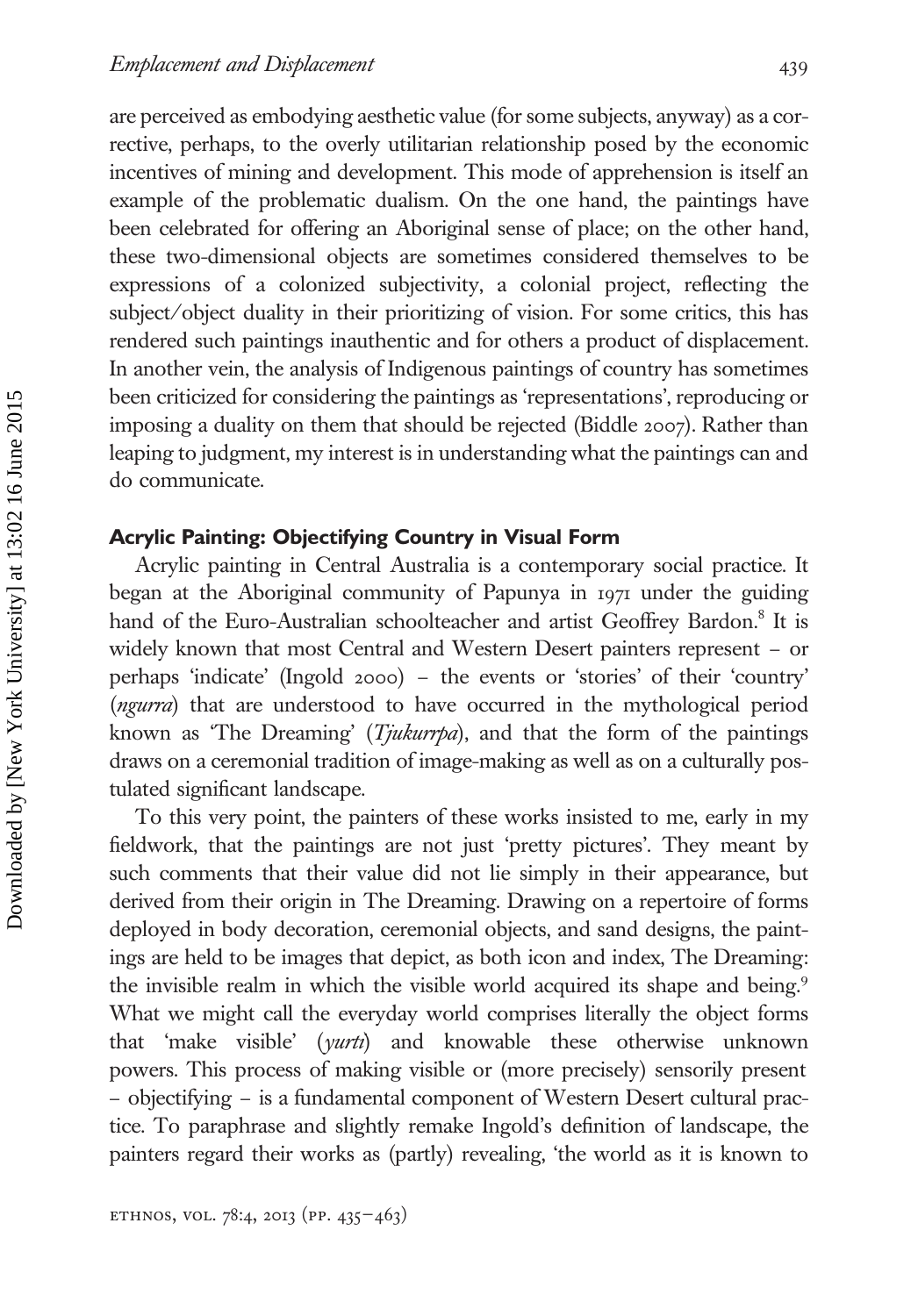those who dwell therein, who inhabit its places and journey along the paths connecting them' (Ingold 1993: 156).

Made in acrylic paint on canvas and produced for sale to an art market that is both national and international, such paintings are valued, locally and interculturally, by virtue of their connection to 'Dreaming-places' and their aesthetic virtuosity (Myers 1989, 1991, 2002). Regarded by their producers as revelations of knowledge of inalienable value, these paintings are nonetheless sold and bought, exhibited and seen by Western outsiders. The visual form of the paintings has changed observably over the last 40 years.

My focus here is on acrylic paintings from Papunya Tula Artists (the Aboriginally owned cooperative in which acrylic painting began) and the implications of their formal change over time.<sup>10</sup> The formal changes were, first, away from figurative forms, and then, subsequently, away from the iconographic styles of the early to late 1970s, and eventually to a variety of what might be considered more 'abstract' visualizations. Thus, in many early Papunya paintings, one often finds no clear separation of Dreaming, Ancestral person, land, and sacred objects within the field of the painting. Figure 1, by

Figure 1. Ceremonial children's dreaming (probably two men at Yurkurramuputjunkunya): Yanyatjarri Tjakamarra (1972).  $\circled{c}$  the artist 2012 licensed by Aboriginal Artists Agency Ltd.



ethnos, vol. 78:4, 2013 (pp. 435–463)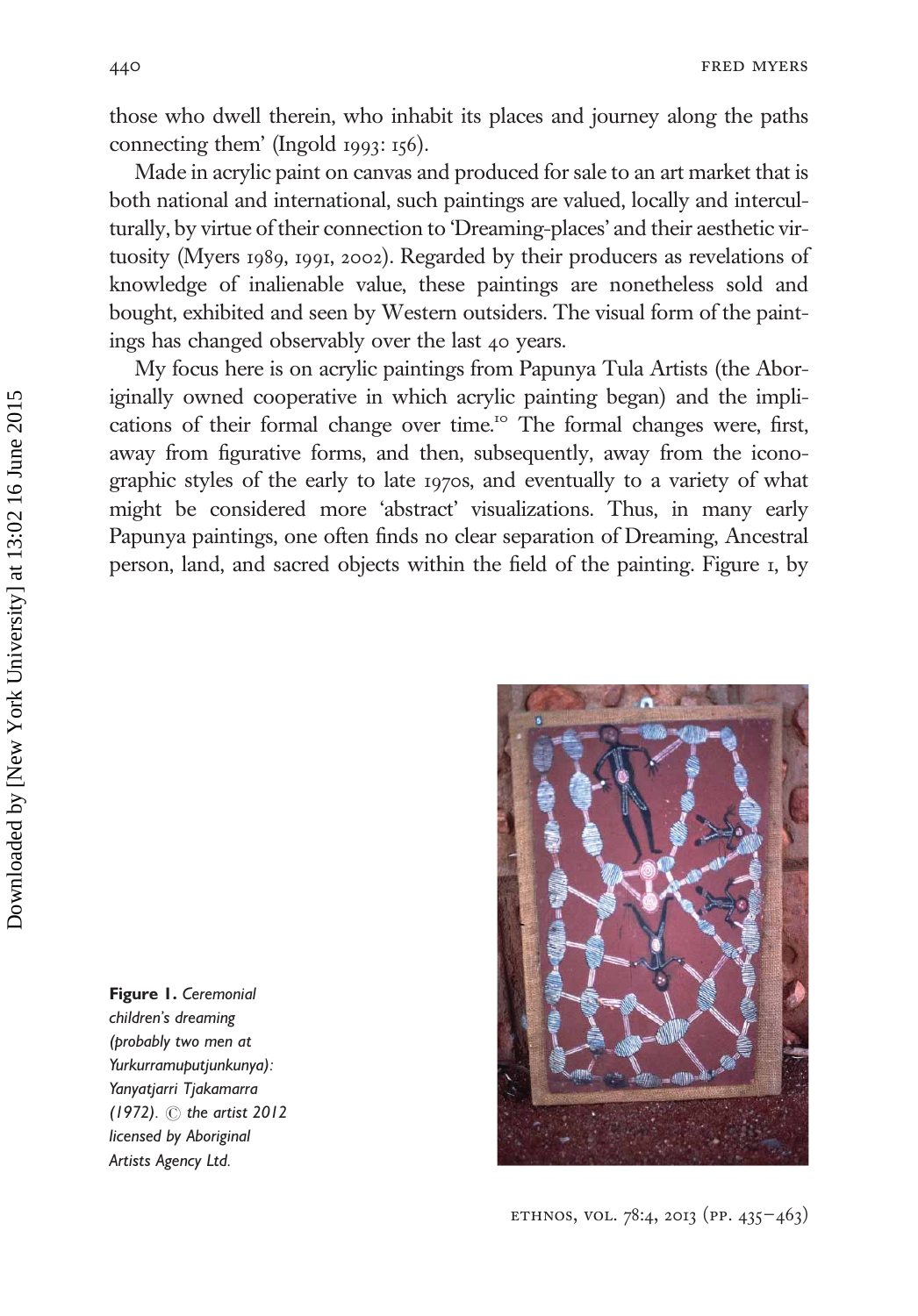Yanyatjarri Tjakamarra in 1972, illustrates the lack of distinction between subjects and objects that is common in early work.

The paintings do not objectify Ancestral presence in a simple fashion any more than the ritual production of designs did. As significantly, Papunya Tula paintings are embedded in a complex intercultural world – intended for sale and to communicate with outsiders (Myers 2002). The engagement with an outside presence has raised suspicions not only about the artistic 'authenticity' of the works, but also about the relationship of such works to those who paint them. Thus, discussion of the evolution of painting form and content among Papunya Tula painters necessitates consideration of the broader field in which Indigenous landscape and its representations are implicated. This includes continuing issues of custodianship of stories that structure relationships and identities (of gender, generation, and geography) in the Indigenous community. These paintings have been notable for their capacity to represent for some Euro-Australians a possible new relationship with the Australian landscape itself (Myers 2001). Are the changes toward abstraction a 'distancing' from some previous 'dwelling' perspective? Are they a result, as some argue (e.g. Fry & Willis 1989), of the context of Indigenous/White relations? What would we make of such hybridities?

In seeking to answer such questions, which suggest an ontological change in people's relationship to place, I rely most strongly on the painters' own views that, despite outward changes in form, their work continues to reveal their 'country' and The Dreaming. Further, I suggest that the continuity of a particular relational ontology and the centrality of ongoing processes of identity production – embedded in the processes of objectifying country into form – continues to structure the experience of place and its performance in painting. In this structuring, both experience and discourse are crucial.

#### What is in a painting: Icon and Index, Body and Country

Insofar as many Western Desert acrylic paintings have been understood, at least partly, as representations of place, it seems obvious that the paintings might be explored for their association with experience of place. But how? Approaching the paintings as 'story-paintings', as Bardon (1979) once called them, has the representational problems that a dwelling perspective questions (Myers 2002). Are the paintings simply 'representational' forms, and if so, how do they relate to the perception or experience of the landscape of living, acting bodies?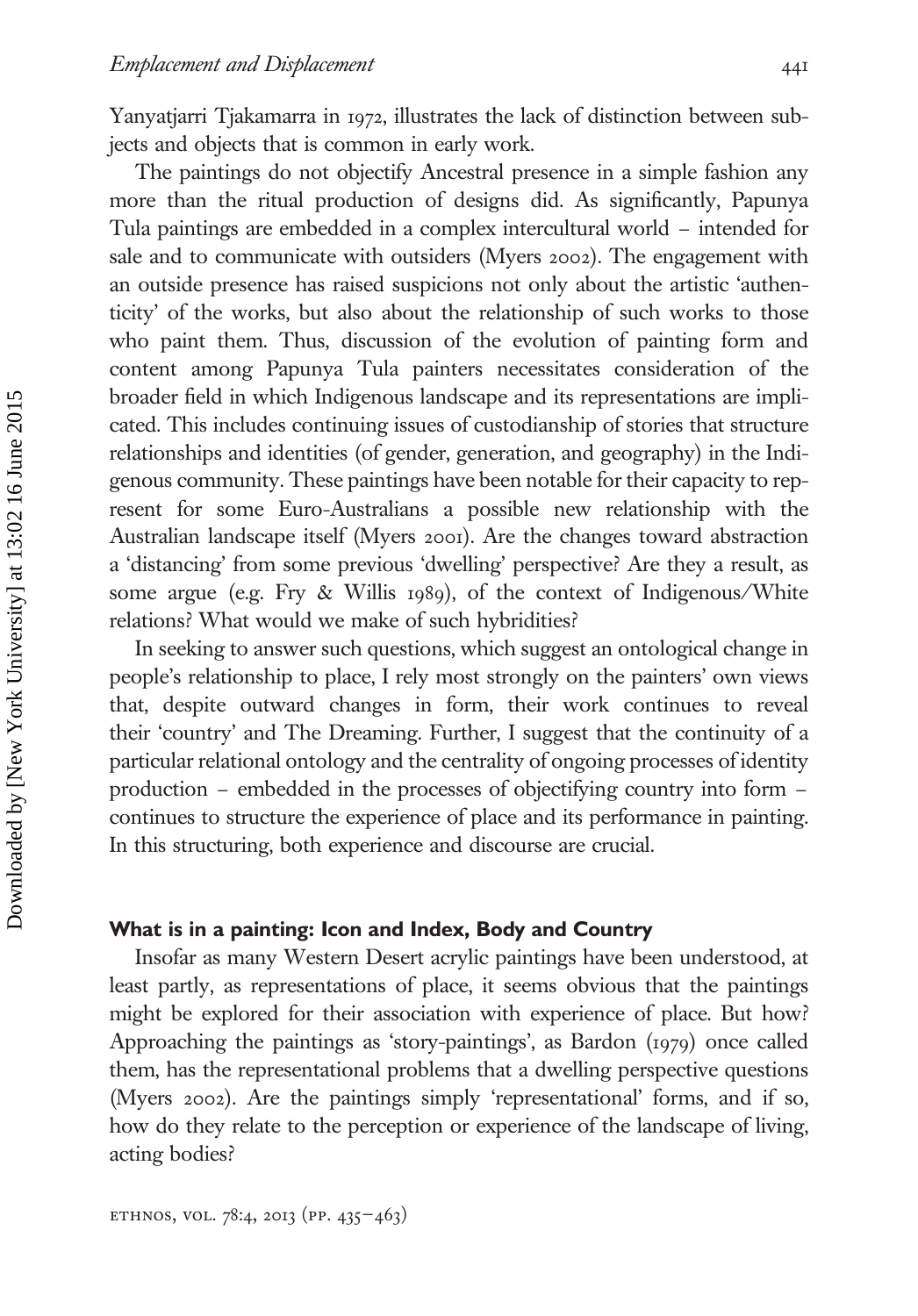In the early 1970s, the insistence of interpreters on the mythological *content* of painting images succeeded in drawing attention to the fact that these paintings had meaning within Indigenous cosmology, emphasizing the referentiality of the images, although this strategy of interpretation seemed to subordinate discussion of explorations of form. Munn's (1966, 1973) delineation of an iconographic tradition in Warlpiri ritual and sand stories drew attention to the meaningfulness of body and ritual decoration. Designs were never simply iconographic, Munn (1970) insisted, but also bore an *indexical* relationship to the Ancestral beings from whose bodies the design had come. Such indexicality is the link to another framework of interpretation, suggested in the work of Watson (2003) and Biddle (2007): a focus on the performative dimension of painting. The paintings produced in recent years – notably less precise in their iconographic dimensions and focused on optical effects – are understood as performances of the right to reveal these stories. In this formulation, paintings emphasize painters' identification with places and their Ancestral beings, and express the power to evoke The Dreaming in the human perceptual realm.

The Ancestral events commonly depicted in the paintings are signified as activities that are made available to human subjects through ritual, mediated by song, movement, and narrative. In this respect, what is painted on a canvas may be a painting that invokes not only sensuous knowledge or experience of places, but also the rituals associated with those places. Thus, the painting on a cave wall is said to come from the Ancestral bodies who decorated themselves there for ceremony and turned into stone, and the Ancestral event is reenacted in contemporary rituals – of which paintings are a kind of transformation.

Thus, paintings are not only representational devices, but carry a haptic load of bodily experience. In the Tingarri tradition, an important Ancestral travel route which has come to dominate Pintupi men's painting, a common melodic line indicates the traveling of the Ancestral men. 'Kurrali kurrali yanana tirrima', they sing as they move from place to place, the movement indicated by straight lines or paths between circles. In the ceremonial enactment of this line, I have seen the men in line one behind another moving forward to flow into a circle, the line (that is, the Ancestors) becoming a place. The painted line and circle is also the objectification of the song, and of the imagination engaged by the song (see James 2009: 11).

There is enormous pleasure for many Western Desert men and women in making these paintings. They are intrigued with the visual presentation – or visualization – of the broader experience of 'country', as place and as Tjukurrpa,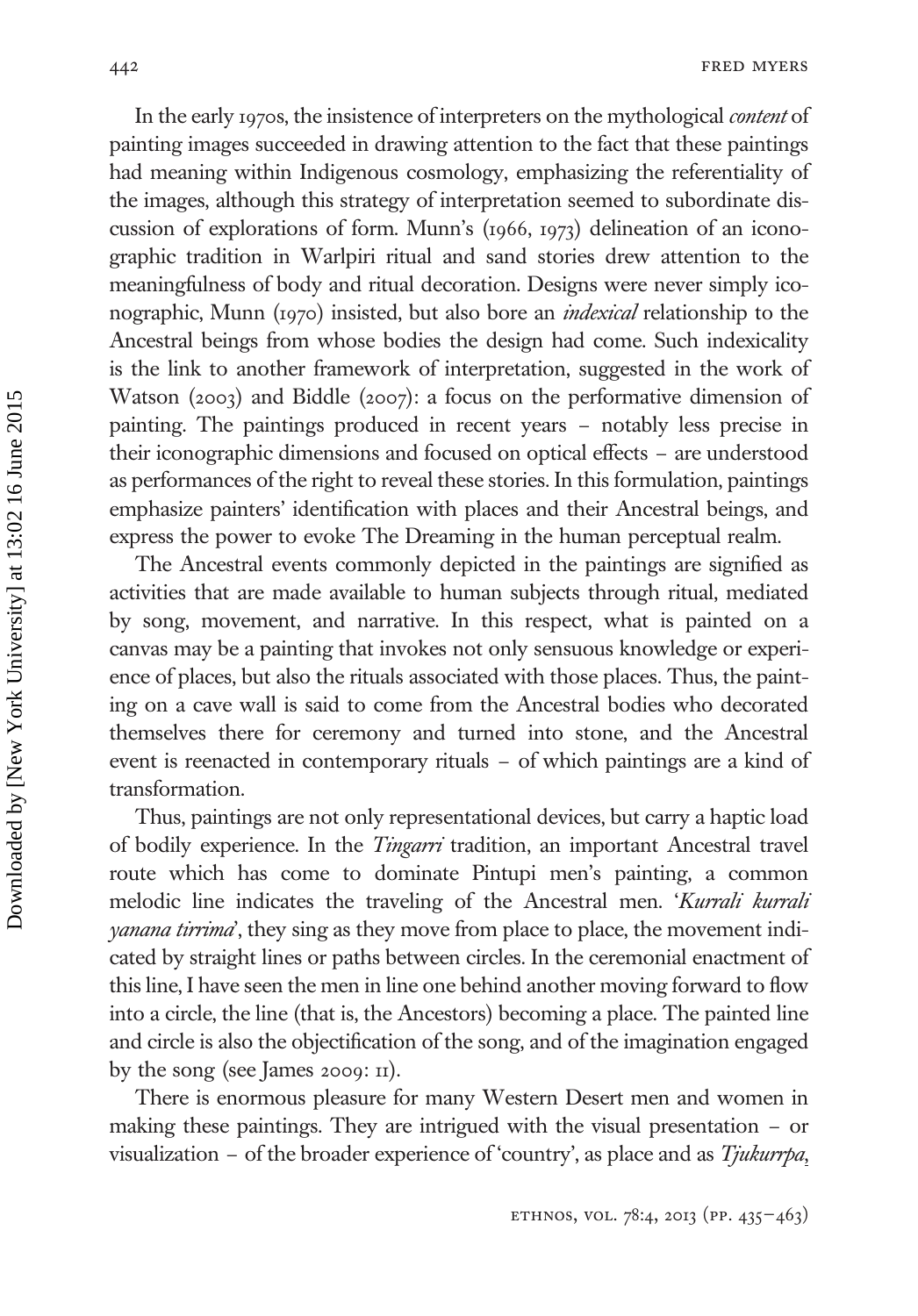and the early paintings testify to a distinctive Indigenous experience of the desert environment. A good example is the famous painting by the Papunyabased painter, Michael Nelson Tjakamarra that adorned the cover of the catalog of the 'Dreamings' exhibition, held in New York in 1988. In this painting, known as 'Five Dreamings' (Sutton 1988: 103), the dotting stands for the dew on the honeysuckle flowers in the morning. The shimmering dots express the fertility of that land in the spring. This is an exquisitely evocative sensibility, attuned to the particular qualities of a place defined by this vegetation and visited at a particular time of year when the dew is swept up with small dishes to make a sweet drink. However, this perception is not simply an embodied experience, unmediated by traditions, as some readings of Ingold's (1993) embrace of 'dwelling' and rejection of 'inscription' would have it; the presence of this feature in the painting surely responds to a song associated with the Ancestral events that call it to significance as a feature to be known of the place.

### Not Just Any Place, Not Just Any Time

When I began my fieldwork in 1973, Pintupi people had come to settle in the Papunya area, a region some few hundred kilometers east of their traditional homelands, in response to drought, demography and new vehicle access (Myers 1986). I always found it difficult to learn much from them about the places and stories associated with nearby Yayayi Creek or the hills in the vicinity. They may not have known these stories well; certainly, they did not have the rights to tell them. But self-evidently, they did not care all that much. Nothing like their discussions of their *own* country, out west, the countries they told me they were painting in acrylics.

The landscape that interested them became evident in stories about Ancestral beings whose activities created the places we talked about or visited, or in discussions of the paintings they were making in acrylics on canvas board in a restricted area out of the sight of women and children, and sold through their cooperative, Papunya Tula Artists, to any buyer who would have them (Myers 1982, 1986, 1988, 1991, 2000, 2004). But an equally significant dimension of these places and paintings is that they are identified with specific groups of people. The countryside is not quite divided up like a grid, but it is perceived as articulated in relation to persons, and this identification is vital to how it is experienced.

# Landscape Partitioning: Persons in Place

It was the capacity of the paintings to *represent* The Dreaming foundation of places that long dominated the anthropological understanding of them.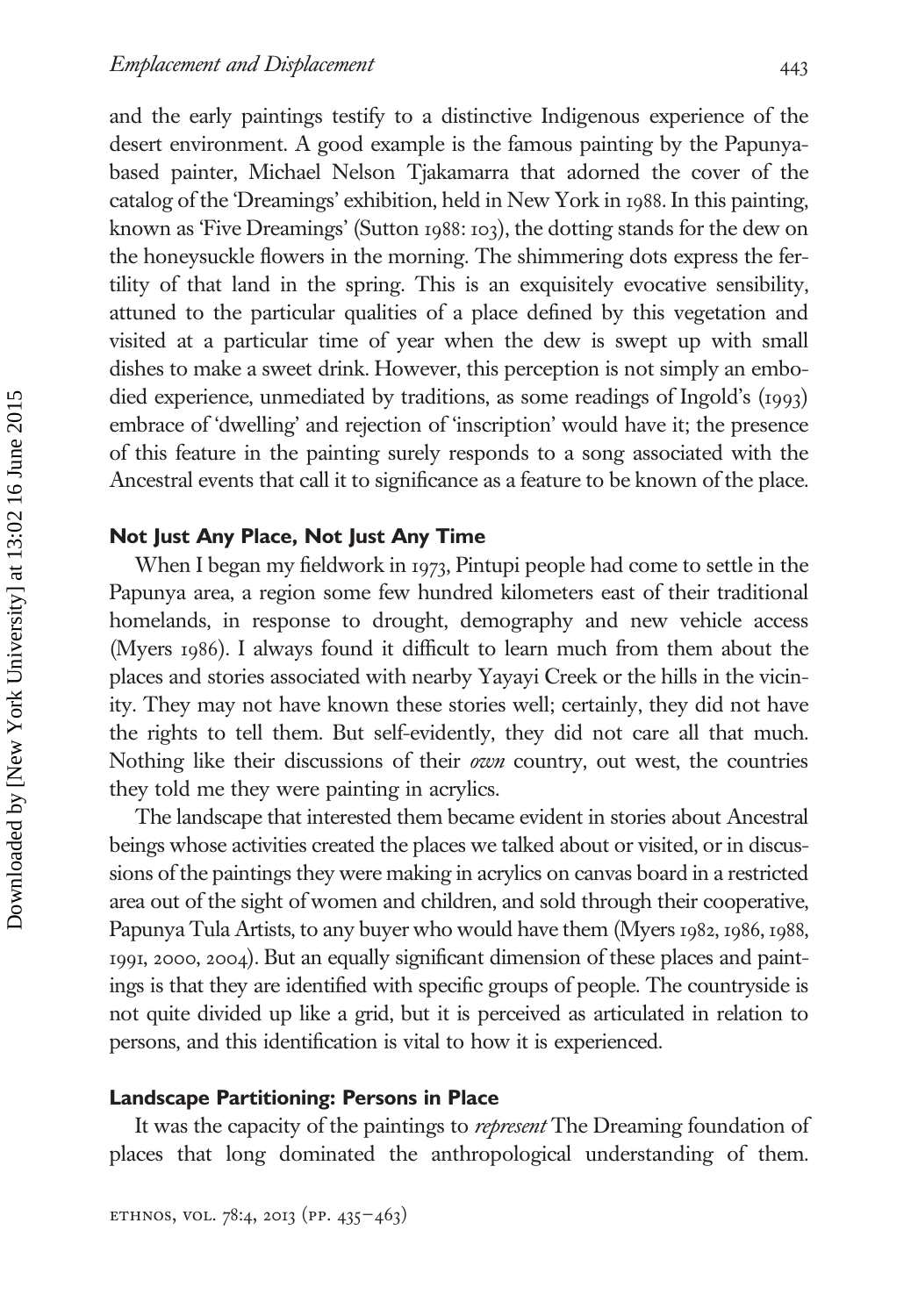However, to extend our thinking about the many ways in which people perceive the landscape, it is necessary to trace how Pintupi reckon their *identifi*cations with place (see Myers 1986), relationships that are equally constitutive of place and its performative visualization. Identifications with place come first and foremost through conception via an Ancestral being at a place, but also through mother/father/close kinsman's conception at a place, parent's death or burial at a place, initiation at a place, birth at a place, or prolonged residence at a place. Povinelli (1993) has suggested that what has been conceived as 'residence' might better be understood through an Indigenous logic of 'labor' in which living on the land involves a relationship with sentient aspects of the landscape, symbolized through 'sweat'. This is not an inheritance model, one that imagines human subjects 'owning' land as property. Instead, it conceives of the relationship between persons and place as embedded in identityforming (and embodied) exchange: they share substance.

An example from my field research helps to understand the interpenetration of place and people. One of my painter friends, Shorty Lungkarta Tjungurrayi, discussed his 1974 painting of the place Tjirinya (Figure 2) not only with reference to a waterhole directly perceivable in the present (*feature*  $i$ ) and a ceremonial ground and fire in The Dreaming story (feature 2). He also made reference to a man (deceased at the time) whom he called 'father'. Tiwilnga Tjapangarti, he told me, was from this place and he was identified in a feature (*feature* 3) in the painting that he described as 'my father, in the Dreaming, looking for his



Figure 2. Tjirinya: Shorty Lungkarta Tjungurrayi (1974). Fred Myers drawing.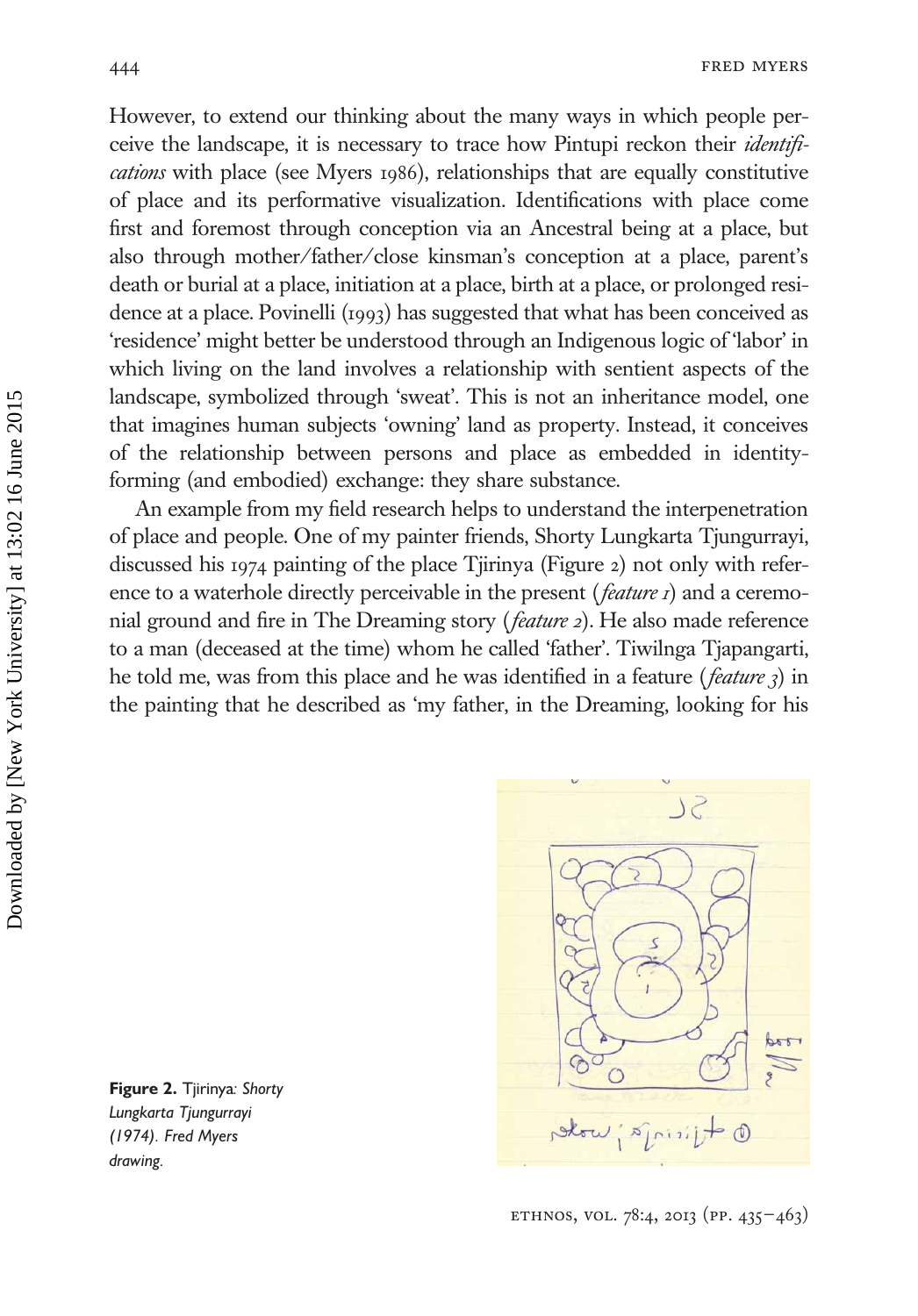sacred objects. He lost them and is looking around for them'. The man was walking around whirling a sacred object, a common activity of ceremonial life. Feature  $\varphi$  is another ceremonial ground where the man walked around, surrounded by the rocks of the site Tiirinya. Feature  $\varsigma$  represents the circle designs worn on the backs of the men in the ceremonial enactment of the event – the same kind of circles one sees in paintings. The men revealed a small sacred object here, Shorty told me, 'and then went to Pirmalynga'. The small semicircles are the young men (novices), and the bigger semicircles are the middle-aged men, the leaders and 'bosses'<sup>11</sup> of the ceremony. This and more recent examples in the work of Linda Syddick (Myers 2004) illustrate the difficulty of engaging with Indigenous imaginings of the land as not a simple object, but as having some sort of presence (Povinelli 1993).

# Changes in the Form

In turning to what I call the aesthetic trajectory of Papunya paintings, I will describe how they come to be less and less distinct in information, although their subject matter continues to be 'the country' (ngurra). A history of Western Desert painting shows a set of changes marked by the *excision* of apparent reference to ritual action and the often-secret form of Ancestral activities and their replacement by more 'open' (less secret) versions of these stories. The early paintings and drawings seem to combine the whole range of experiences involved with 'place' in Western Desert practice. The timeline I delineate over the years 1971–1988 and beyond is one that shows a movement from bodies in the landscape and ritual to other forms that are more abstracted.

Still, the early paintings were not just simulacra of ritual objects. Sometimes, they presented ritual almost directly – for example, in the work of the Anmatjerre artist Kaapa Tjampitjinpa, in whose paintings the overt depiction of ceremonial forms in distinctive structures of symmetry signaled the ordering power of Tjukurrpa and its fascination for those in the grip of this tradition. Another Anmatyerre painter Clifford Possum offered the layered view of a landscape emerging from below the ground in the attempt to communicate to viewers an understanding of The Dreaming. Works from other painters during the early period could also illustrate the change in what came later.<sup>12</sup>

Later paintings from the Western Desert movement seem to engage viewers with various 'effects' of the extension of  $T$ *jukurrpa* power into the world – or its haptic presence on the bodies of women dancers, as in the work of Makinti Napanangka or Eubena Nampitjinpa. Still others present themselves to be engaged with the optical effect, similar to the flashing effect of moving body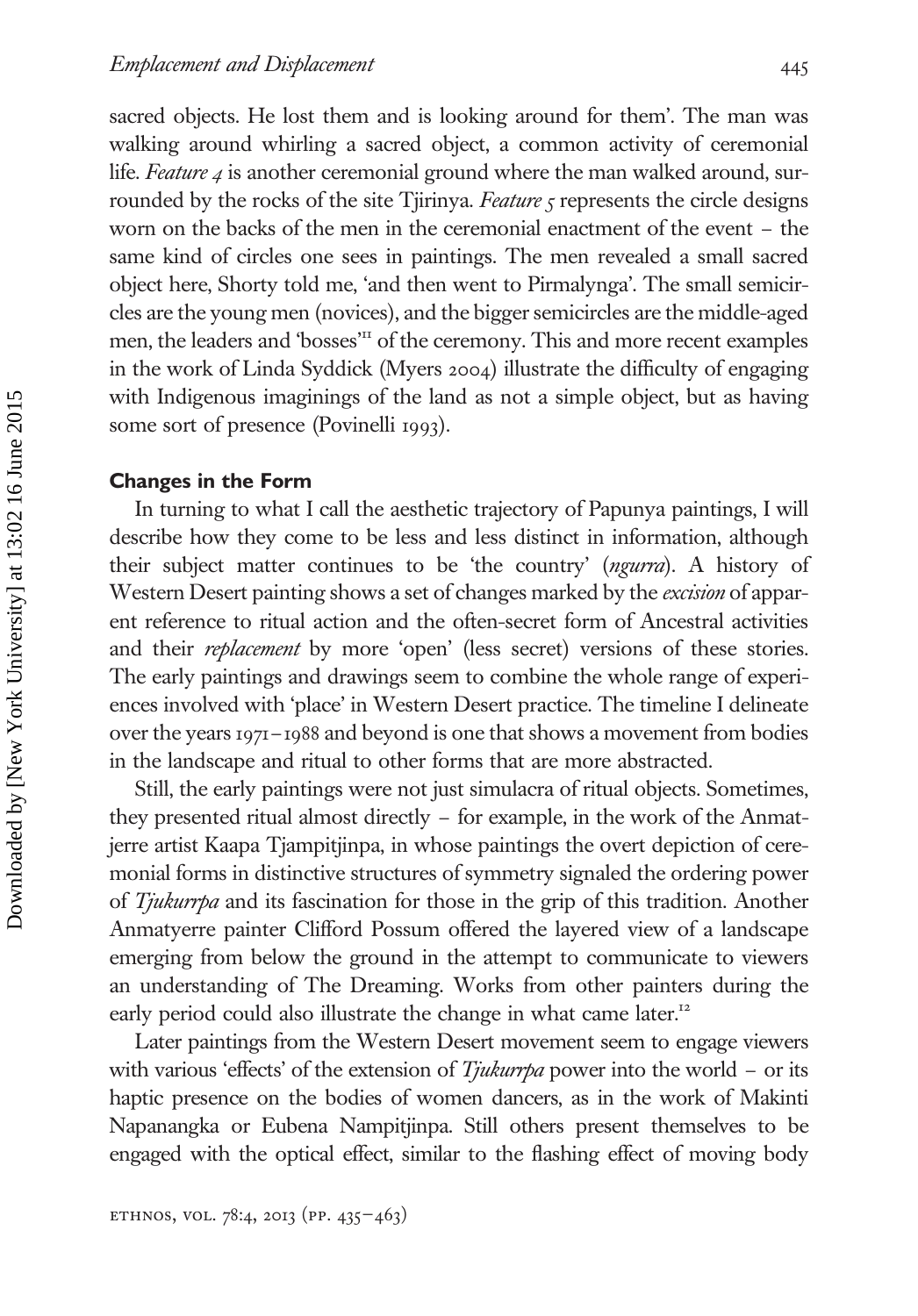paintings illuminated by the flickering fire. Simon Tjakamarra's painting from 1989, 'Tingarri camp at Pillintjinya', with its manipulation of figure and ground and its lack of *specific* reference for the heretofore iconographic circle, stands as an example for much of Papunya Tula painting in subsequent years (Figure 3).

How are we to understand these changes in painting form? From the earliest exhibition of the paintings, there was concern from neighboring Aboriginal people about improperly revealing certain iconography – not so much to whites, but to inappropriate Aboriginal people. Principally these involved ritual objects and paraphernalia that were commonly represented in paintings of the period from 1971 to 1973. As part of their response to these challenges, the Pintupi painters largely restricted themselves to a particular portion of the mythological cycle, which is said to be less dangerous for uninitiated people to see (see also Kimber 1995).

Such experience has shaped the formal practice of painting, toward abstraction and ambiguity. Pintupi painters have further made this acceptable by masking or omitting the more esoteric and secret elements of the Tingarri tradition, giving their work some of its characteristically formal focus on design.



Figure 3. Tingarri camp at Pillintjinya: Simon Tjakamarra (1989). Kluge-Ruhe Aboriginal Art Collection of the University of Virginia.  $\oslash$  the artist 2012 licensed by Aboriginal Artists Agency Ltd.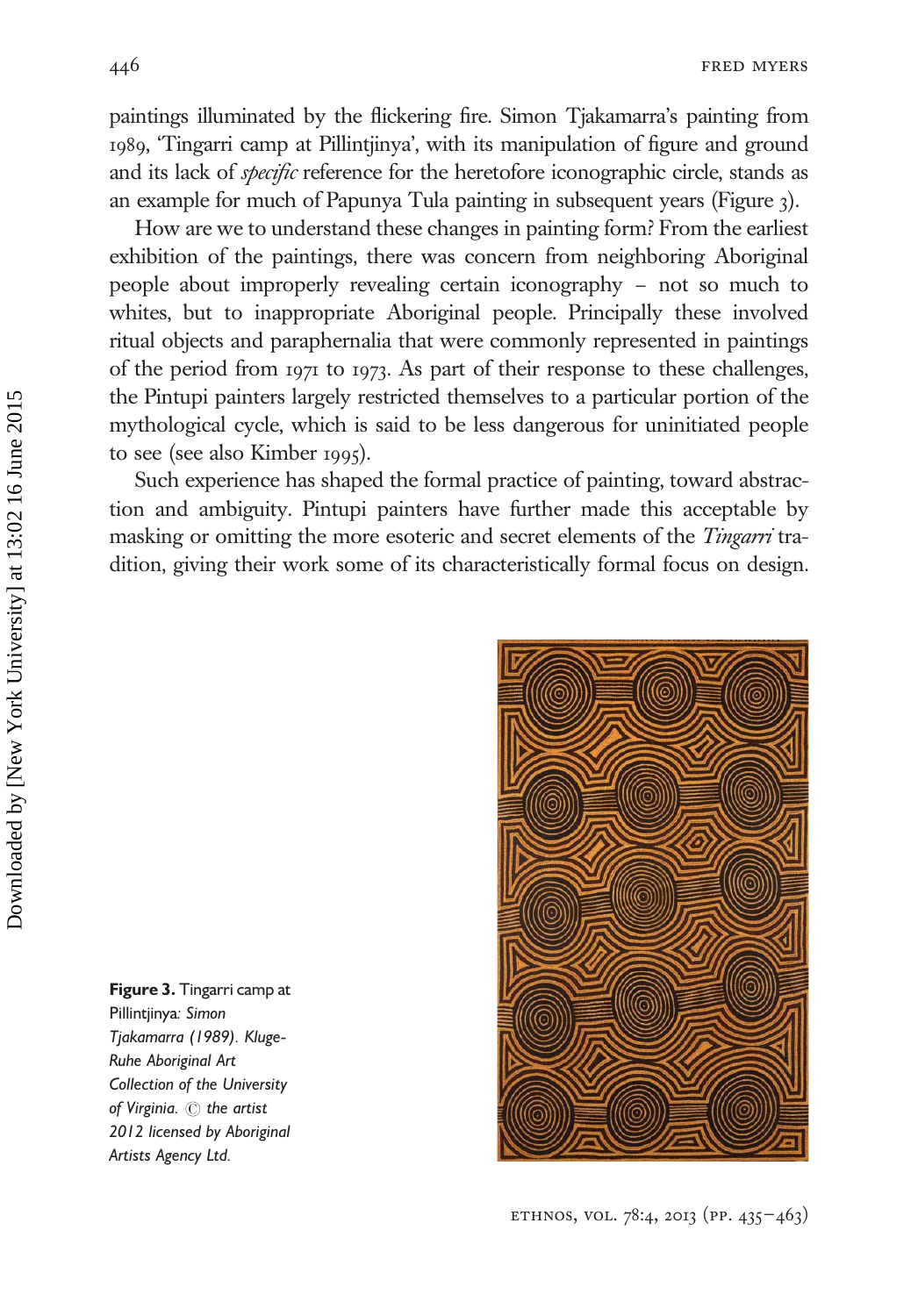Finally, the separation of acrylic images from ritual practice has intensified a segregation of painterly practice from the social life of ceremony – a ceremonial life which continues to take place, if somewhat abbreviatedly, alongside painting. Of course, my capacity to illustrate these changes concretely with images is restricted by the same protocols.<sup>13</sup>

#### The Revelatory Regime

Thus, any consideration of 'perceiving the landscape' must first come to terms with the restricted and instructed nature of these perceptions and knowledge. Indeed, Indigenous perceptions can be said to be formed and transformed through the engagement with revelatory ritual and narrative over the life cycle – as men, for example, are told initially some details about the relationship of environmental features to Ancestral activity, and only later exposed to (if they prove themselves) deeper versions. This makes 'landscape' a site of revelation, rather than a perceptual given, as ritual makes immediate everyday perceptions into surfaces whose real foundations must be learned from others.

Indigenous iconography participates in a system of difference – a system I call a 'revelatory regime of value' – that (to put it too simply) distinguishes those with a right to see or learn about these designs (initiated men and sometimes, more particularly, those from a particular local group) from those who are still learning and all of them from females (who have their own exclusive ritual traditions) and uninitiated males. In this revelatory regime, structures of visibility and invisibility provide the mechanics of Indigenous visual culture, in which control over the visual is central and in which the fundamental concern is to direct the potential or manifestations of Tjukurrpa, objectifications of Ancestral power identified with persons and groups. A variety of objects, designs, and performances in ceremony are considered 'dangerous' to show to uninitiated persons. Younger painters may not know or have the authority to represent underlying or more restricted dimensions of Ancestral presence at a site.

These are the constitutive relations of the image. Yet representations of precisely such forms were often present in the initial few years of the Papunya painting movement, as the painters did not imagine that their work would remain within the sensory world of *their own communities*. Its circulation into the whitefella domain, they thought, would be exempt from local contestation.

# Someone's Story: Shorty Lungkarta and his Paintings

What we see in paintings is, then, not just any Aboriginal person's perception of a landscape. Rather, a painting is a particular, person's perception of his/her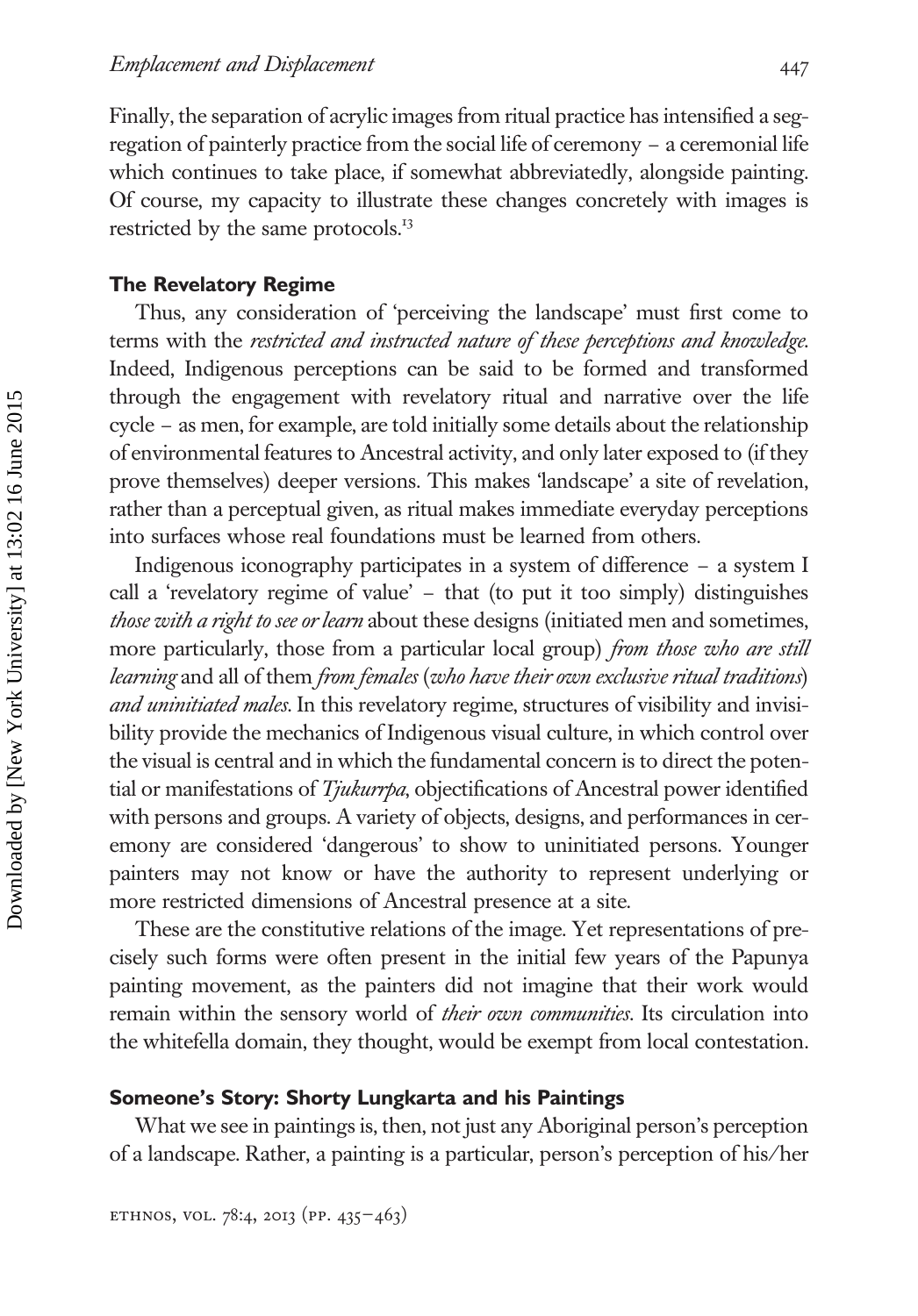places, showing what he or she is entitled to manage or give. In this way, one could say that the paintings are a projection of an embodiment of the landscape. Such a perspective transforms one's sense of the landscape as an undifferentiated scene for vision to a socially organized 'patchwork' or, perhaps, a 'palimpsest' of claims and revelations

The experience of place is organized through the social relations and activities – a practical logic – in which people engage it. The painter Shorty Lungkarta's 'Water Story' works exemplify how paintings are not just representations of landscape, but also indices of a person's specific modes of engagement in a sentient place  $[?!]$ .<sup>14</sup> The first point to recognize is that Shorty painted his country, an area stretching south from Lake Macdonald near the Northern Territory/Western Australia border. Second, one gets an idea of what his country evokes for him through knowledge of his life story, particularly in how he relates to the places he visits – including their economically useful qualities, who he saw and lived with there, who died there, and so on. These points of contact – the world as it might be known by Shorty – offer the listener the sense of a landscape redolent with histories of movement, residence, resource exploitation and other uses, burials and initiations, and conceptions. Such are the activities that constitute his relationship to and experience of the places as well as his rights to represent them. First and foremost, in the paintings, one must recognize his right to show them; second, his knowledge of them.

There are numerous levels on which the features of the place operate. Not infrequently, Shorty Lungkarta mapped his 'main country' for me, with marks in the sand. A significant feature of his discussions of movements involves the maintenance of a variety of activities with others around the landscape (from his and other countries), especially in the autumn. This is a time when the rains fall and allow travel along small, temporary surface waters in small groups. Many of these temporary sources were claypans and rockholes. It is also a time in which some relief is experienced from the tension of living in larger groups around the few permanent waters during summer, at Walukirritjinya and Turpalnga in the Turner Hills or further south at Pirmalynga. In autumn, Shorty would likely be found moving at some distance from these main, permanent waters, often to areas with large claypans – such as Lampintjanya, Kanamarapantjinya, and Yiitjiringinya. At these claypans, supplies of the seed plant *mungilpa* (Tecticornia verrucosa) were an attraction that gathered together people from distant countries.

At Yiitjiringinya, *mungilpa* seeds grew after the summer rains, becoming ripe and available in large quantities to support large encampments for ceremonies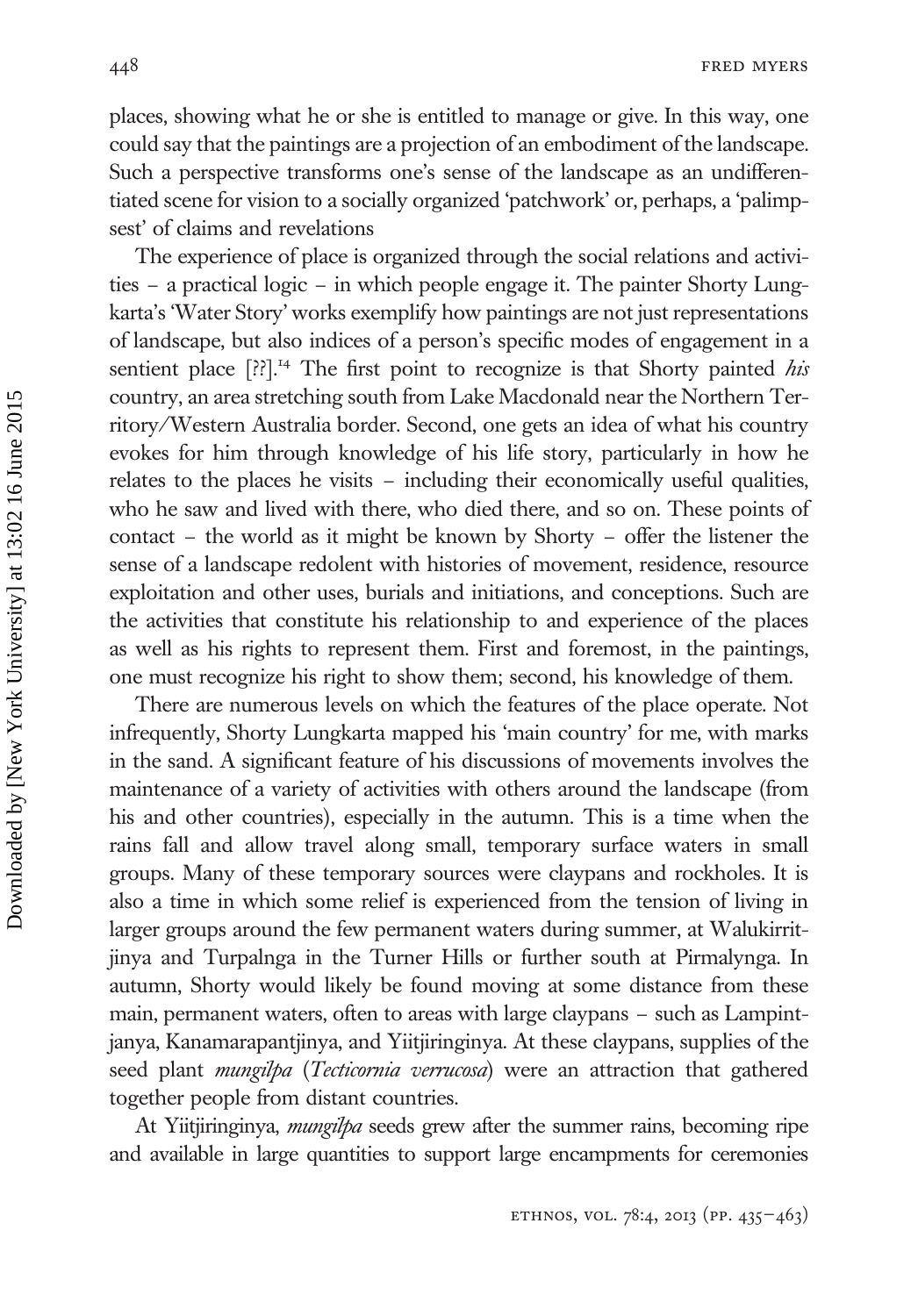in the winter. The place is associated, therefore, with an intensification of sociality marked by the visits and coresidence of kin and friends. Initiation and other rituals were organized by the logic of social relations and articulated with other dimensions of people's movements as bodies in the landscape. Mere mention of the place associates it with this time determined by the practicalities of food and water.

In this light, I can discuss several features of Shorty's painting as it developed. First, like all the other Pintupi painters, Shorty painted his 'own country' (ngurra *walytja*). The early paintings included the widest range of Ancestral stories and drew on imagery that was closely connected to actual ritual performance, including revelations of Dreaming events of the Ancestral Kangaroo and Emu (Shorty's own conception dreaming). While indexing landscape of his own country, these myths are closely tied to the men's initiatory ceremonial cycle, the most restricted of ceremonial forms. These paintings also involved imagery depicting in realistic and undisguised form many ceremonial objects. By the time I first knew Shorty (July 1973), he had already reduced the range and variety of his paintings from that characteristic of the early days, and had given up painting Kangaroo and Emu. While some of his early paintings included images of ritual paraphernalia and reference to some of his Ancestral Dreamings that are particularly restricted, these do not appear in the period 1973 onward. As this suggests, while such places/stories/designs may be identified with an individual as 'his', others share in the responsibility for and identification with these objectifications of Ancestral activity.

A further dimension of Shorty's paintings over time, therefore, is that the range of subject matter in them is reduced, the reference to sacred objects disguised, and the focus of painting tends more toward a category of ceremonial performance or set of Ancestral stories known as *Tingarri*. In this period, Shorty developed a characteristic style and acquired a degree of attention as a premier Papunya Tula artist. The two [motifs?] I associate with Shorty are (1) the filigree dotting patterns of the paintings on Masonite and later, (2) an emphasis on overlapping circles and semicircles – giving a different effect of potency and multiplicity.

Shorty was very familiar with the claypans and salt lake area around Lake Macdonald, and Figure 4 1972 'Mystery Homeland Story' (Bardon & Bardon 2006: 433), appears to be an image of them. In many of Shorty's 'water stories', there is an emphasis on watercourses as the 'tracks' of Ancestral snakes. In the area of Lampintjanya and Kanamarapantjinya, near the large salt Lake Macdonald, the broad mythological background involves the Tingarri story of the Ancestral Native Cat (Kuninka), whose two sons are around Lake Macdonald, waiting to punish a group of men who Kuninka is sending to their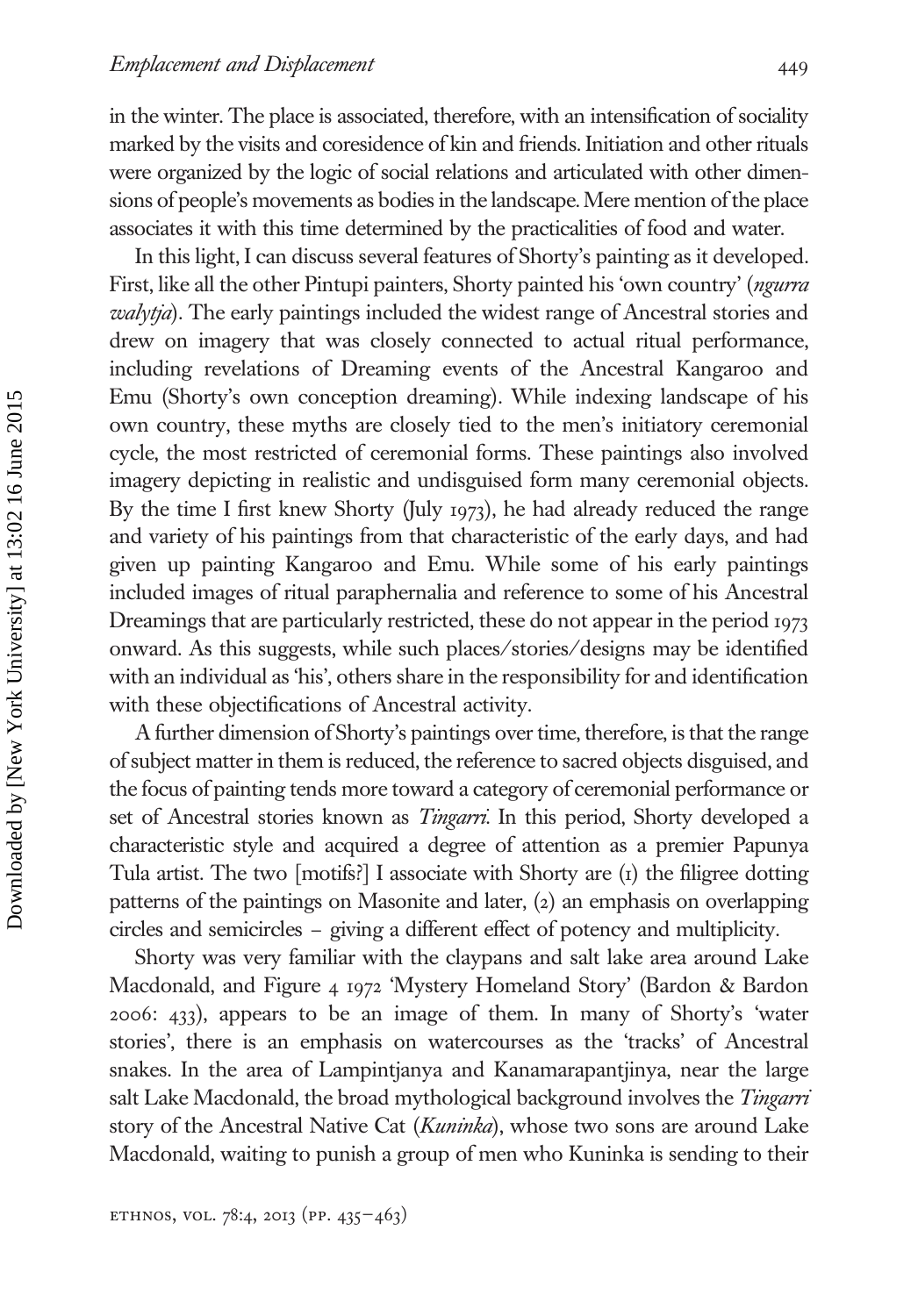

death (Myers 1986: 63–64). In the area of these claypans, there were also two Rock Python ancestors (Kuniya), and the two sons were pursuing these snakes in order to kill and eat them. At Lampintjanya, the two men were sitting at a fire. They put their sacred objects down and began to dig. The creek at Lampintjanya is the result of their movements, pursuing the snakes eventually to a hole (*pirti*) near a neighboring hill. The features of fire, the sacred objects, and the water pathways of the snakes are central to many of the images of this place. Lampintjanya, Shorty said, was full – wide – with the seed-bearing plant, mungilpa.

At Kanamarapanytjinya, as seen in my drawing Figure 5, Shorty indicated, Kuninka's two sons were 'working', gathering stones into piles. The sons



Canamara Danytr

ETHNOS, VOL. 78:4, 2013 (PP. 435–463)

Figure 4. Mystery homelands: Shorty Lungkarta Tjungurrayi  $(1972)$ .  $\odot$  the artist 2012 licensed by Aboriginal Artists Agency Ltd.

Figure 5. Kanamarapanytjinya: Shorty Lungkarta Tjungurrayi. Fred Myers drawing (1974).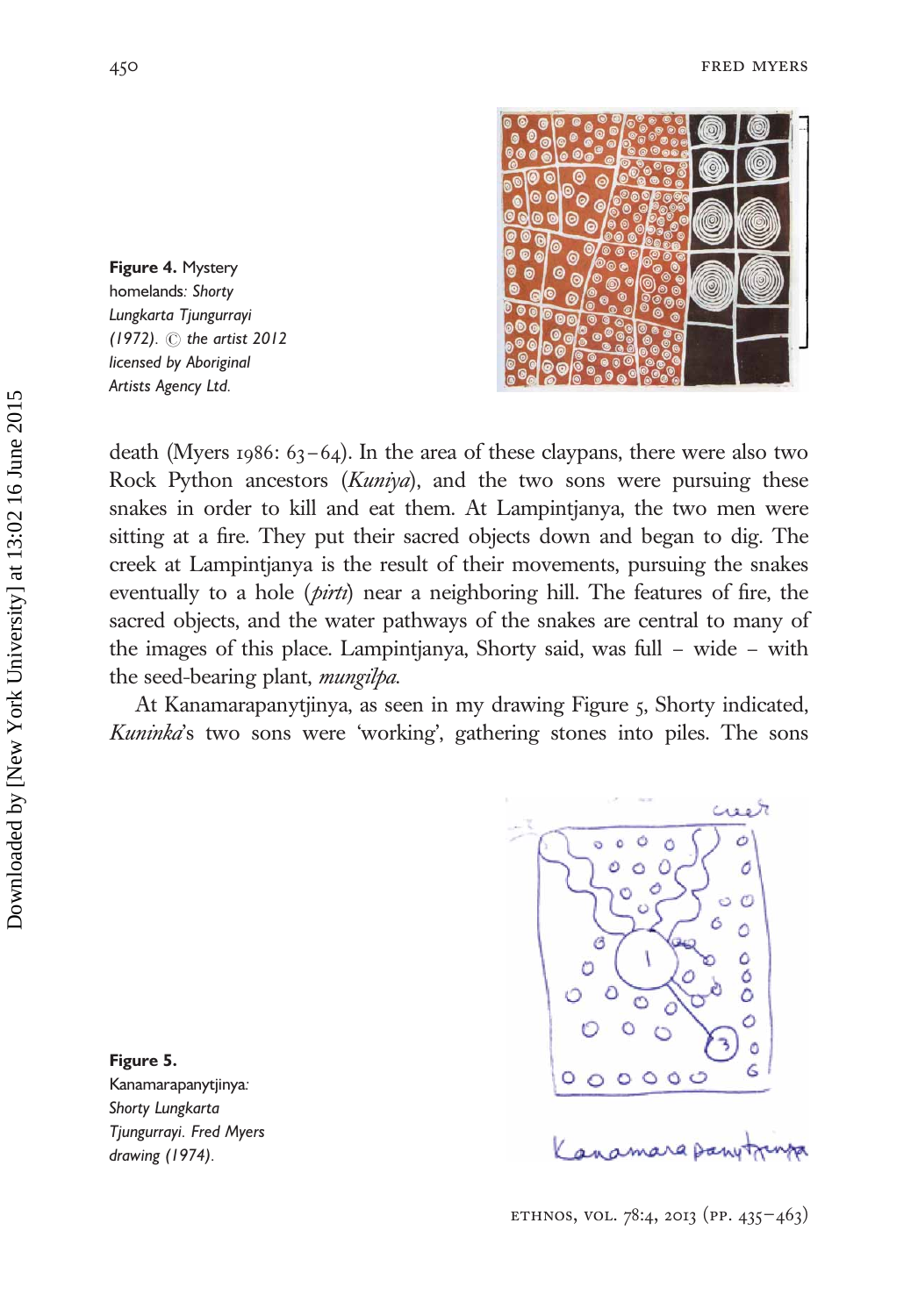were said to bring hail (kunarta), which is what killed the Tingarri men later. The center circle (*feature 1*) in the image is a rockhole. Creeks are indicated on the upper right and left with the wavy lines that often signify water. The small circles are hailstones, now visible in the present as rocks and stones. Creeks are depicted running to the lake, the result of Ancestral water snakes going along the paths indicated and having gone 'inside' (below the ground). The actual men named Wirrili (George Tjangala) and Mungilnga (Left Hand Frank Tjangala), Shorty's brothers-in-law, were noted by him as 'bosses' of this place, identified through their conception as Ancestral beings here. What we call their 'conception dreaming' as the two Ancestral boys is an artifact of their own aging father's frequent and prolonged residence at nearby Walukirritjinya – with autumn movement to the claypans, as indicated in Shorty's life history. Feature 3 represents the two sons gathering the coals and wood of a fire. At *feature 1*, the two sons put up a windbreak around themselves, a feature also of a later painting. After playing a stone target game, the boys 'sang' each other (sorcerized), fighting over *mungilpa* seed cakes. One of the earliest paintings, from 1972, 'Snake Dreaming at Lampintjanya', visually emphasizes the snakes.<sup>15</sup> The movements of the snakes, their home and the bullroarer are all noted by Bardon's documents. As Dick Kimber, writing in the Sotheby's catalog (Important Aboriginal Art 1997: 24) has noted, snakes are 'associated with the formation of creek-lines that flow in a large claypan. Not only is it a long-lasting claypan water, but also about its edge mungilpa grows in profusion after rains'. Visible in this painting, just above the center circle is an oblong with a cross design that, I believe, is a common form of a sacred object – the string cross – carried by the men and indicated by some other paintings.

'Water Story 1972' has some documentation available from its original collection in 1972, and it is reproduced in Benjamin (2009: 120). It is thought to be 'probably Lalpinga (Lampintjanya), the artist's birth place. In this painting, the central roundel represents a big water hole with small creeks running into the central water hole' (Important Aboriginal Art 1998: 37). The underlying black motif could be a sacred object, but in a recent conversation I had with surviving Papunya Tula painters, the design was identified as 'hair string' ( $\mu$ uturru) – perhaps a spinning of human hair on a stick as suggested by the circular shaping of the lines. This is a common way of disguising in public the presence of a sacred object by presenting its more mundane derivative. 'Classic Pintupi Water Dreaming 1972', was also recently reproduced in Benjamin (2009: 122). In this small painting on masonite,  $58 \times 41$  cm, the central roundel represents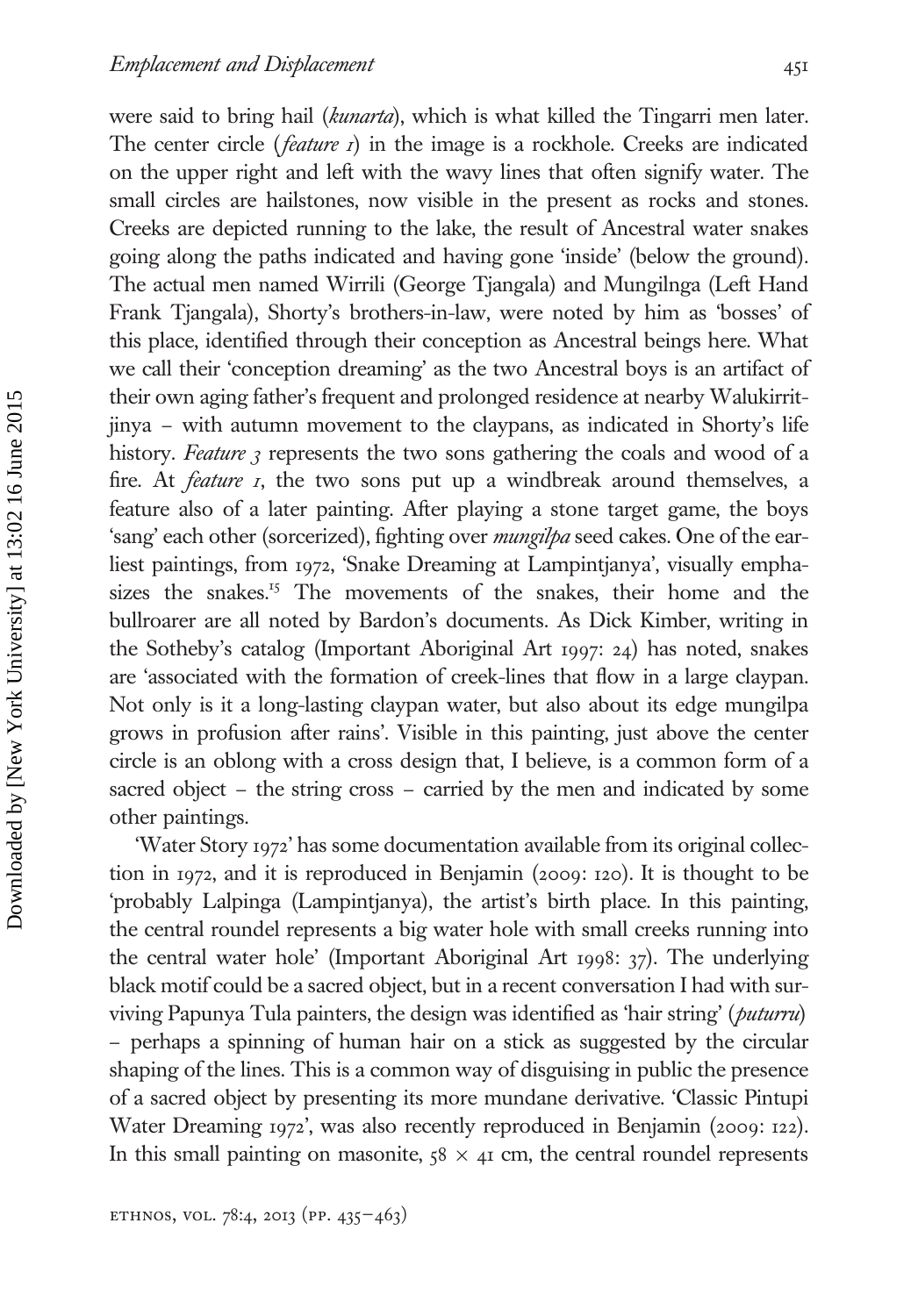a waterhole, surrounded by soakages (small sets of concentric circles), with little creeks flowing into it from a larger watercourse that surrounds. The dark forms at each end represent hills. Again, this site is probably Lampintjanya, as suggested by the identification of a circle with two semicircles in the upper right as two men at the fire. This is Shorty's birthplace; the little creek and big creek routes were formed by the movements of Ancestral snakes, and the hills promote rainstorm runoff into the claypan. The painted overdotting in dark areas at the top and bottom may represent *mungilpa* seed, blending Dreaming and present situations; Shorty identified the dark areas as 'hills' or 'rocks' (Bardon & Bardon 2006: 200). I should also note that the painting is in the shape of a circular, constructed headdress worn in many men's rituals. Thus, the painting of the claypan is at once the physical place and also the ritual form of that story worn on the head of dancers. In this sense, it could be said to resemble the infusion of Dreaming figures into the landscape of other early paintings.

In Figure 4, the 'Mystery Homeland 1972' painting is likely the big claypan of Lampintjanya. The numerous small white circles on the orange/red background probably refer to *mungilpa*, Commonly, claypans comprise many potholes, divided up, with high and low areas, such as those suggested by the rectilinear divisions in this field. The larger circles might be camps on a higher wooded area, represented by the black background that is similar to the dark areas of the previous painting. Most of Shorty's paintings after 1972 are of Tingarri cycle themes, and space does not permit analysis, but they indicate the stylistic evolution toward a more straightforward circle and grid form. After the trouble with the early paintings, Shorty's paintings begin to drop out some overt ritual details, also to move to a frequent use of the five-circle grid model and its variants (Myers 1999), which I found very common in this period – a model that may owe considerably to a body painting form common in Tingarri. In these paintings, the 'landscape' dimension is very tangible, and so also is the inseparability of person, places, and objects.

Shorty's increased uptake of geometric shapes must not be read as a detachment of person from place. Rather, his paintings, as well as those of other Pintupi men, remain closely tied to ritual presentations of country and continue to objectify their authority as those with rights to do so. Indeed, on 12 June 1974, several of Shorty's paintings were of the same events as those just being performed in the initiates' camp in the community. See Figure 6.

These examples illustrate the stylistic evolution of Shorty's paintings, moving to relatively conventionalized forms, depicting abstractly the features of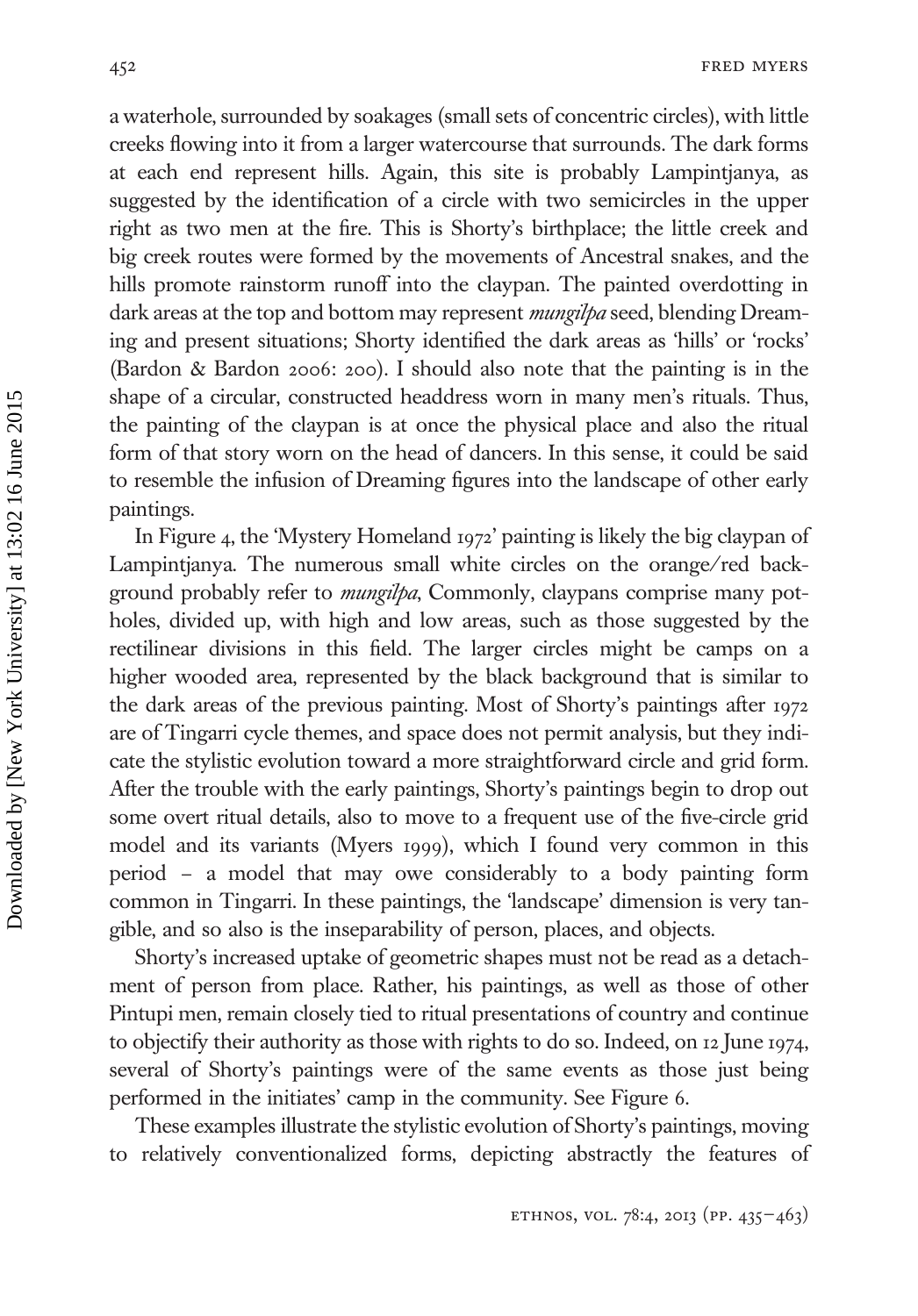

Figure 6. Ilingawurrngawurrnga: Shorty Lungkarta Tjungurrayi (1974). Collection of John and Barbara Wilkerson.  $\odot$  the artist 2012 licensed by Aboriginal Artists Agency Ltd.

the Dreaming events that he wanted to emphasize. Of course, one must also recognize that his innovations within these forms were regarded, at the time, as particularly creative and compelling.

#### Performance of Autonomy and Difference

Along with this stylistic evolution of becoming less overtly iconographic, Shorty's later paintings of the same places of the early 'water stories' retain a strong and specific discursive relationship to the places and stories. His last painting of the claypan site of Yiitjiringinya is very interesting. It was completed on 15 April 1981, at the short-lived outstation location of New Bore, near Mt. Liebig. It was painted at the height of Pintupi discussions of a return to their own country, further west, from the temporary 'exile' of their early sedentarization at the government settlement of Papunya in the 1950s and 1960s.

The design of this painting of the 'Two Boys at Yiitjiringinya' (Figure 7), near to Lampintjanya, looks rather like the outline of a ground painting. One empha-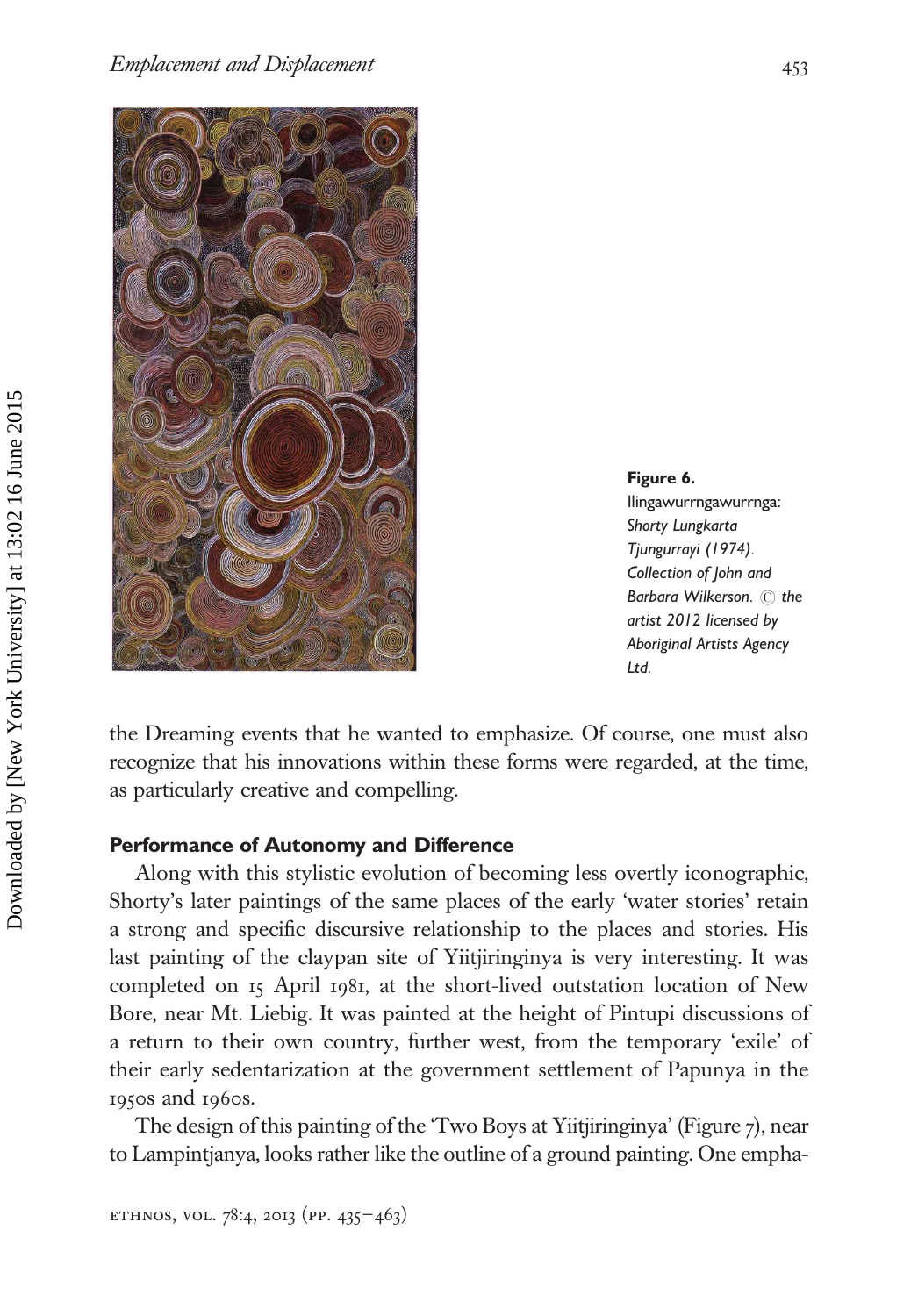

Figure 7. Painting Yiitjiringinya: Shorty Lungkarta Tjungurrayi, Fred Myers photo (1981).

sis of the painting of the two boys, sitting facing each other (and cursing) is the windbreak around them. This he paints as encompassing lines around the circles. As a matter of execution, the painting was initiated with three circles and then Shorty put lines between circles, then in yellow put a line around two of these, then a red line around the yellow. 'This design', he explained:

was done on antbed  $(l<sub>limit</sub>)$  – as a ground painting. It was done at the same time as women do their ritual ( $\gamma$ awalyu), then we would lie down the initiate and do the ceremony. This was done for the Shield Ceremony when the young boy was sent away, involving body decorations (*yurtalpa*). This is a big initiatory ceremony, for older novices as well as boys. (Shorty Lungkarta, personal communication, 15 April 1981)

The sorcery songs of this story, he tells me, will close the anus of a victim so the excrement comes out somewhere else. 'It is a dangerous ceremony, Tricky. Danger lies there' (Tulku miilmilpa, tickly. Danger ngarrin). But there was a point to this information. I should tell whites, Shorty said, that they (Aborigines) 'have dangerous things'. In this control over the dangerous lies a potent source of their autonomy and their difference from the dominant Australian majority.

Shorty's comment here resonates closely with the very first discussions men had with me about their paintings, in which they were explicit in placing these landscapes in the social and political context of a Pintupi displacement from their traditional homelands. They frequently emphasized that the paintings were turlku, a word referring to ceremonies, and that the paintings were from their country.

Indeed, the paintings were entangled in – and products of – a vexed history. 'Our grandfather', Charley told me, 'never got any money for his stories; he lost them'. They knew better now, and he was afraid that 'white people might steal their country, steal its stories'. The comments indicate a struggle against the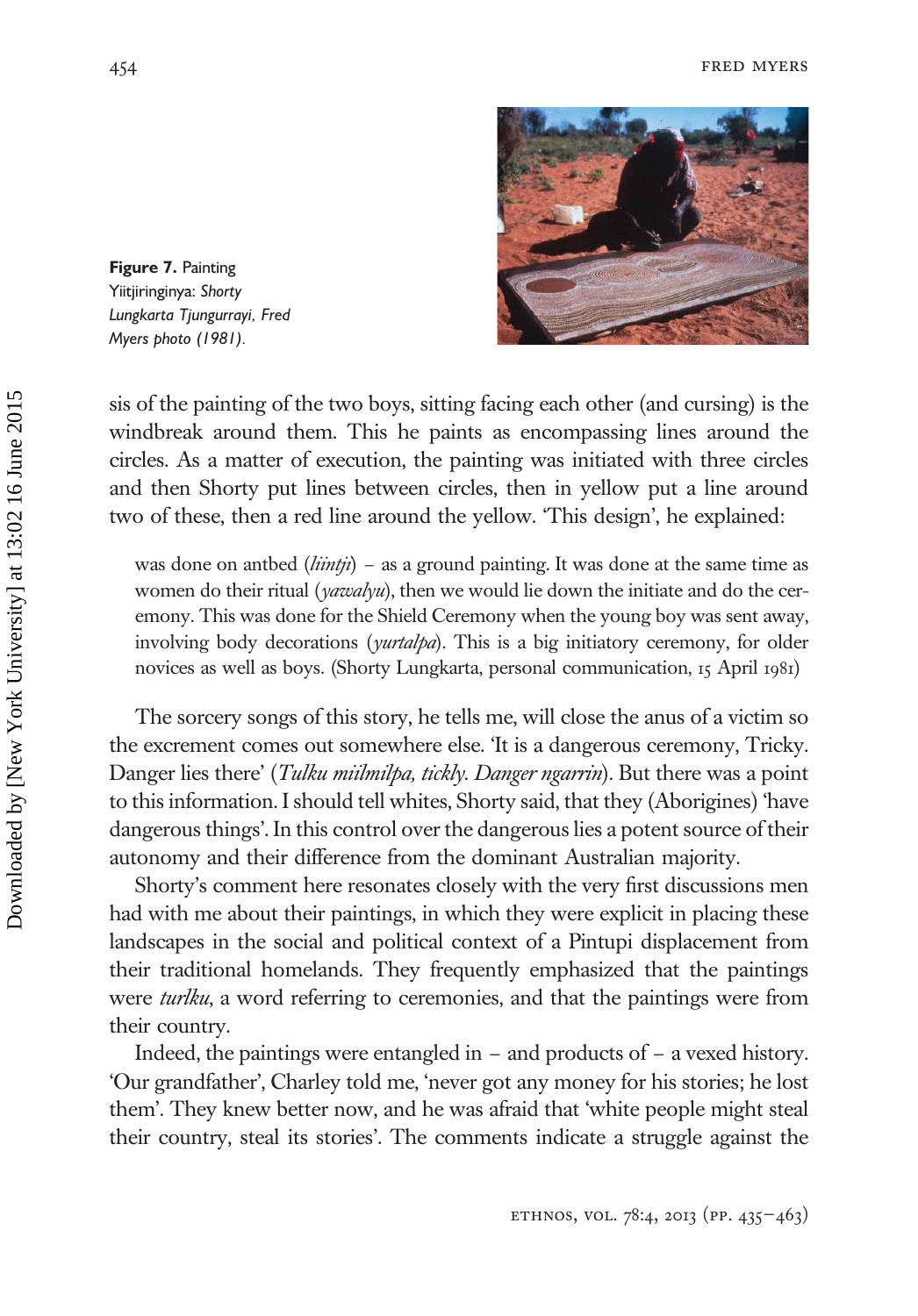threat of loss, a struggle to 'hold' (kanyininpa) rather than to 'lose' their country. 'We belong to that country', they said. 'We want to get a windmill, a pump, and go back to the country'.

The paintings have continued to have such values associated with them, as inseparable from the being and history of Indigenous identification with the landscape. Even as paintings become less overtly representational of landscape itself, they continue to index place in manifesting the power invested in places. There were subsequent transformations of the paintings and their style, such as what I have described as the 'op art' innovations of Simon Tjakamarra, Joseph Tjaru and Ronnie Tjampitjinpa developed in the late 1980s (see Figure 3). Their paintings took on highly typified forms, of lines and circles on fields of dotting, very focused on the design and design effects with few obvious or specific references to landscape features. Nonetheless, the paintings are regarded fundamentally as extensions of the places, even if the painters had become less likely to discuss these meanings for most interlocutors. Indeed, as the main art adviser, Daphne Williams, was disinclined to ask or record these details, for fear of transgressing – as a woman – on men's business, the landscape associations were submerged – although distinctly present in the imaginations of the painters.

Even though the generation of painters who had lived closely, as foragers, on the land is largely disappearing, paintings continue to index ideas and uses of place, now experienced in differing ways. They continue to operate as loci of Ancestral power, as sources of human identity – in ritual and painting, at least.

### Changes: Emplacement or Displacement?

Shorty's paintings are those of an earlier generation. What perceptions of the landscape may exist – and be articulated in the paintings – of subsequent generations? While there may be less engagement with the lived details of place as environment of foraging, places continue to bear the substances of Ancestors, and paintings both represent and constitute painters' custodianship of Ancestral knowledge, as I have previously shown in the case of Shorty's adopted daughter Linda Syddick – whose paintings identify the filmic 'ET and his friends' with her father and uncles at the sacred site of Walukarritjinya (see Myers 2004) (Figure 8). Indeed, in a stunning fusion, the generation who grew her up also – like ET – return to their home in the Western Desert.

Discussing the trajectory of Warlpiri painting at the nearby community of Yuendumu, Françoise Dussart has suggested (Dussart, personal communication) that the paintings there are now more abstract, and less related to places. They might only know, for example, the broad story of the Emu Dream-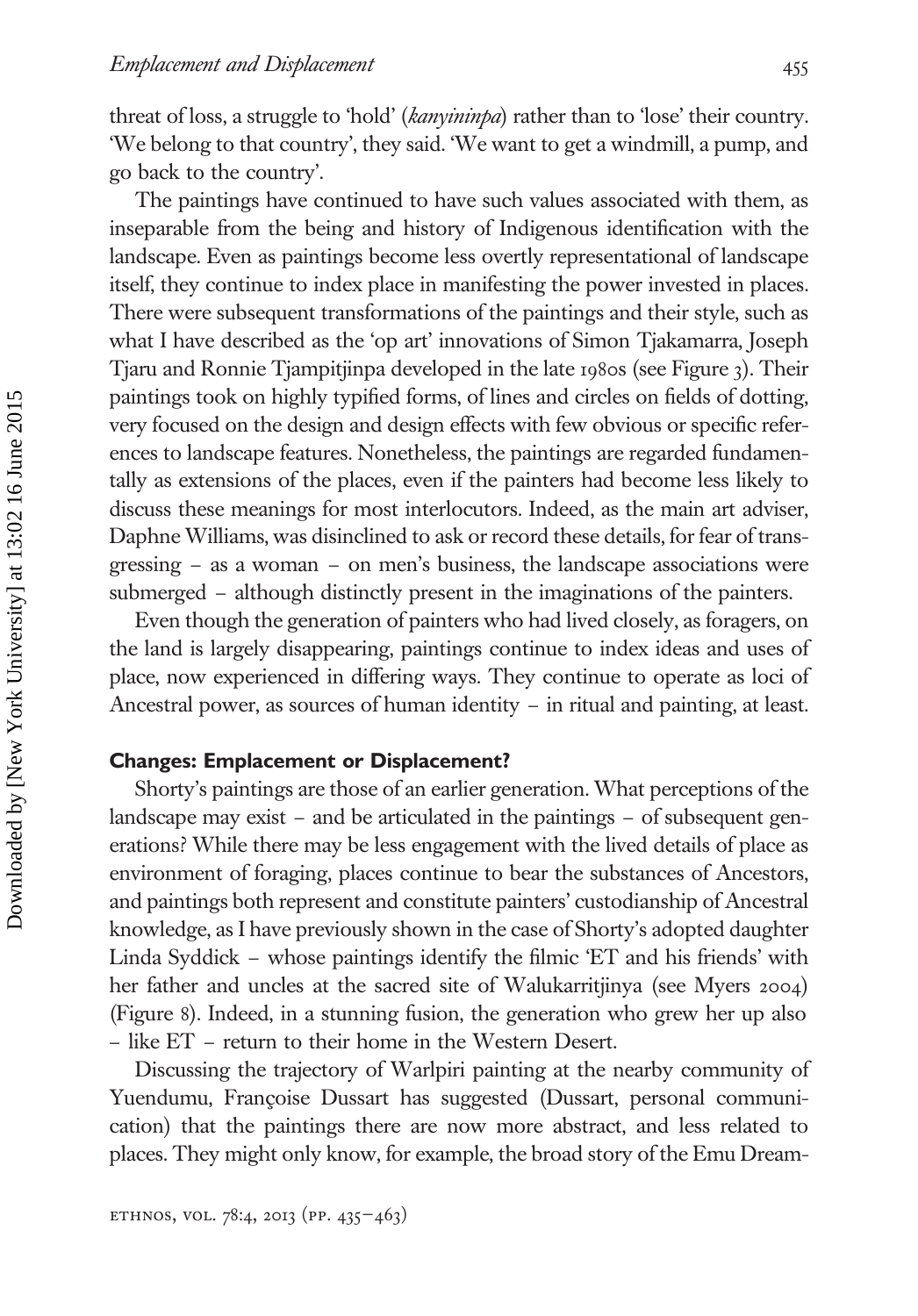Figure 8. ET and his friends: Linda Syddick (1993). Collection of Margaret Levi and Robert Kaplan.  $\odot$  the artist 2012 licensed by Aboriginal Artists Agency Ltd

ing, but not its intimate connection to particular places. She conjectures that this could be a consequence of diminished middle-aged people's activity in transmitting knowledge to younger generation and a decline in ceremonial performances. Possibly, too, because the Warlpiri claim to Aboriginal title was so easily and quickly accomplished in the late 1970s, they no longer find the site-specific knowledge exhibited in early paintings to be very important. Politics now are more vested in inter-community contacts.

From other quarters, such as art criticism (Rothwell 2009), commentators have suggested a decline in painting (and religious attachment to place) as the first generation of painters who had lived as foragers on the land have passed away.<sup>16</sup> Fetishizing the earliest Papunya Tula paintings as the authentic view, such critics imagine a kind of inevitable loss of attachment (displacement) and their interpretation of the evolution of the painting tradition follows. There is no sense that relationships to place and experience of it could be culturally (that is discursively) enabled.

This does not appear to be the case, at least yet, in Pintupi communities such as Kiwirrkura and Kintore, where women are still visiting and in contact with important sites they paint. It was also only very recently that the Western Desert people succeeded in their claim for Aboriginal land title in Western Australia, a case that continued to place value on intimate knowledge of land.<sup>17</sup> The same might be said of possible rights to mining royalties as reinvigorating attachments.

Another account of the changes in painting form has emphasized a more non-representational quality in the paintings. Watson (2003), for example, in her discussion of women's painting at Balgo, draws attention to the haptic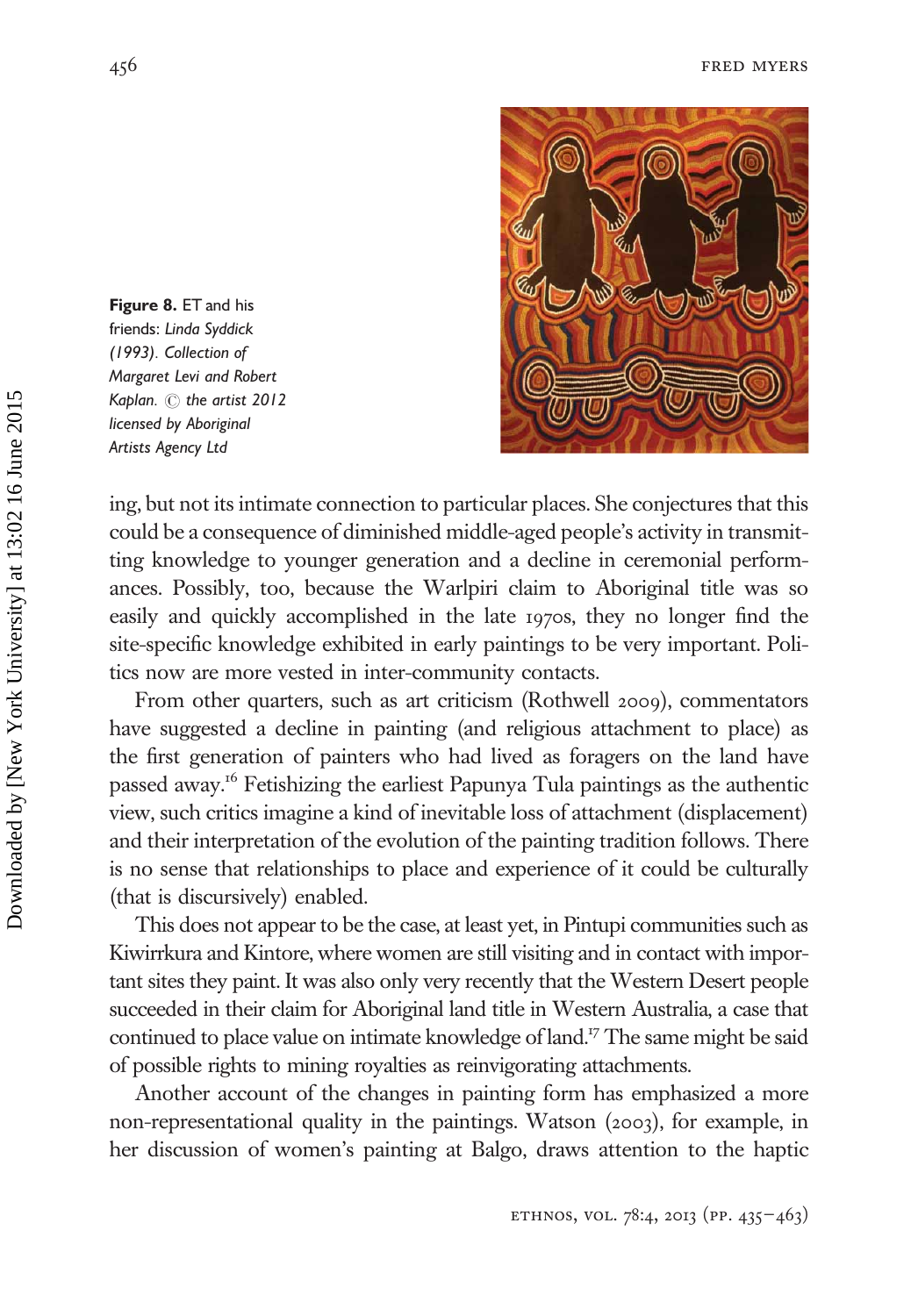quality of the paintings, that they are understood in relationship to practices of painting on the body, on the skin, and the penetration of Ancestral essence into the person. In this regard, the paintings are less representative of landscape form than they are of the more general Ancestral presence that informs landscape, ritual, and persons.

Similarly, Biddle (2007) discusses women's more recent paintings in the Central Desert (particularly Warlpiri and Anmatyerre communities). These seem not to dwell on sites, she maintains. Consequently, she is critical of perspectives which, in her view, 'privilege a Western cartographic visuality over what ... is a culturally-specific and somatic way of experiencing and being with and in country. Relationship to country is not, primarily, visual' (Biddle 2007: 82). Kathleen Petyarre's canvases, she argues for example, 'do not so much offer perspective as an immersion in a movement that touches and transforms as it crosses surface (country, skin, canvas)' (Biddle 2007:82). This, then, is a critical response to 'the dominant perspectival 'mapping interpretation of these works' as 'aerial views of the bush'.

The fundamental implication of Biddle's discussions – and the attempt to relate the paintings to bodily experience – concern the performativity of painting – what and how they make present, give presence to, or mediate the power (also) revealed in the country. Petyarre's paintings often emphasize the effects, or presence, of The Dreaming, rather than the landscape itself. They are, if you will, what the landscape might be understood itself to 'reveal'. They also continue to perform Petyarre's identity and rights.

This is why, I argue, the displacements we observe in the paintings are not entirely ontological changes. If the followers of the 'op art' sensibilities of Simon Tjakamarra and Joseph Tjaru (from the late 1980s onward), the shuffling of foreground and background mentioned previously, may have less personal and intimate experience of the places of their painting, they still lay hold to the underlying formative forces and agencies of those places – the effects of their representation, the forms of existence. These later apparently formulaic, abstract and unspecific Tingarri paintings share in this sensibility. Indeed, in February 2009, on the occasion of the construction of a ground work of a Tingarri site for an exhibition of early Papunya Tula painting at Cornell University, Bobby West Tjupurrula reiterated an insistence on the equivalence of acrylic painting, the ground work, and Ancestral rock paintings: 'The paintings [in the exhibition]', he explained: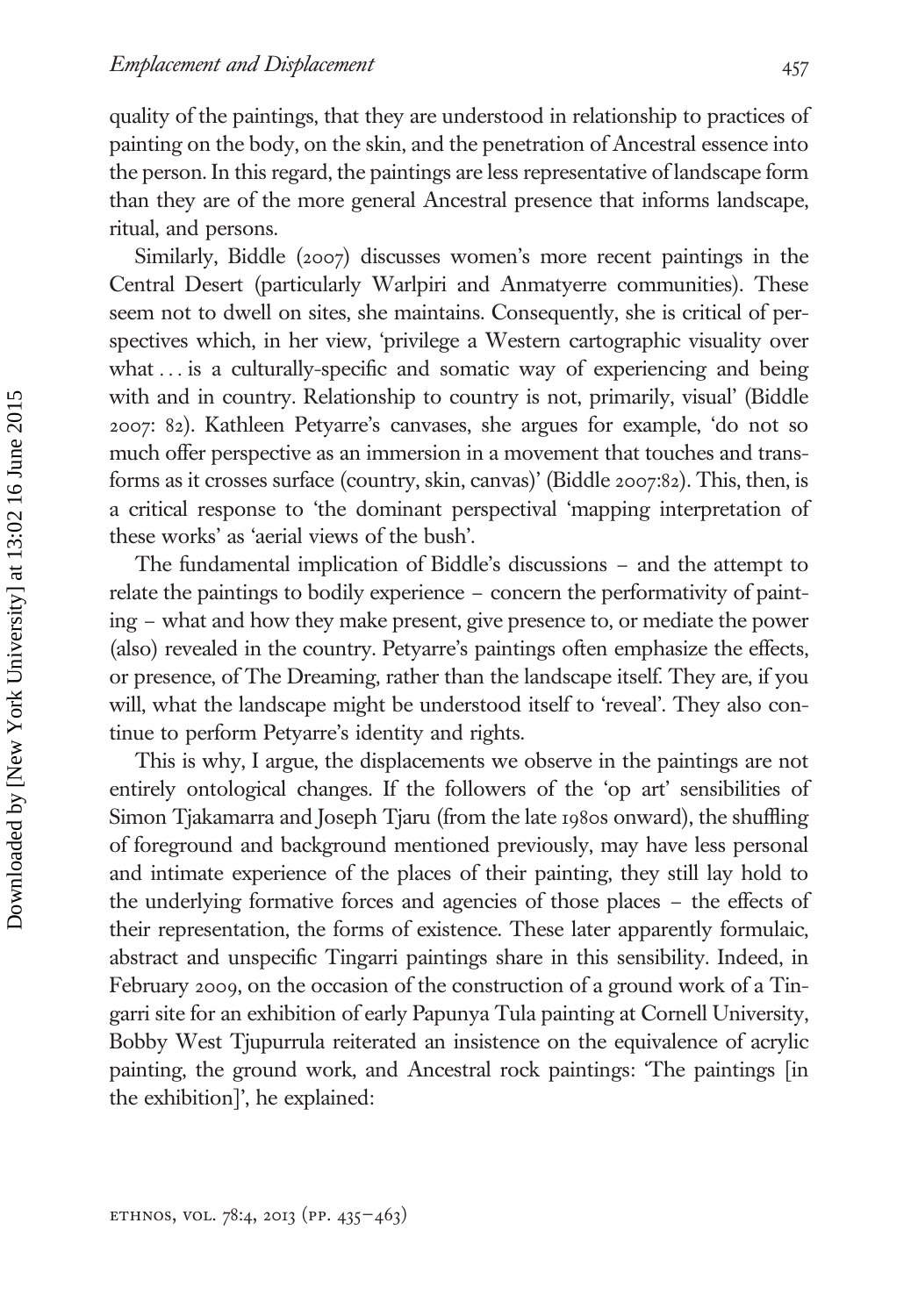are about Tingarri stories, Dreamtime. They are telling a story, but they are putting it down in a painting, dot painting and circles. That's from my ancestors, a long time ago. When you go to Kiwirrkura, or Kintore, somewhere there, in the hill country, you will see the [rock] painting. But that's not from Yarnangu [Aboriginal persons], that's from Dreamtime. It is the same thing that we put down on canvas. (Bobby West Tjupurrula, New York City, 17 February 2009)

Certainly, Bobby's experiences of such places are not identical to those of his father, a man who hunted and gathered over the area in ways that have not been part of Bobby's life after very early childhood. Yet, despite his cosmopolitan experiences of travel and sedentarization, Bobby's history suggests the possibilities of re-habitation, of moving closer to dwellings in place – encouraged and guided by the traditions of knowledge transmitted through ritual. Indeed, the contemporary field officers from Papunya Tula commonly report that paintings get 'stronger', less routinized, when people return – even for a time – to live on their own land. Inspiration from this experience, one that is after all culturally institutionalized in song and dance, infuses their painting, suggesting that the effects of commoditization and circulation are neither simply inevitable nor unidirectional. Indeed, perhaps we can imagine 'representation' and 'dwelling' as co-existing frameworks of engagement in and with landscape.

#### Conclusion: Re-Censorship and contested landscapes

In Australia, some dimensions of Indigenous claims of cultural ownership and practice have infiltrated the larger polity. For example, many of the early Papunya paintings – objectifying painters' rather cavalier attitude toward the public revealing of esoteric information and prohibited forms – are no longer shown in public galleries, by request of the painters. Despite the commoditization and sale of these forms, they are treated with the same reservation and respect that traditional sacred objects have come to have in museums and galleries – held out of public viewing and restricted to appropriate gender, age and initiatory criteria for access.

In this way, as the painters hoped – and even expected – Indigenous acrylic paintings do assert cultural authority. Indeed, this 'censorship from below' serves to establish the force of the Indigenous perception of the landscape. To put it differently, they insist on the recognition of some essential properties of the landscape. They assert, for example, that some categories of travelers cannot go to a place, cannot see it.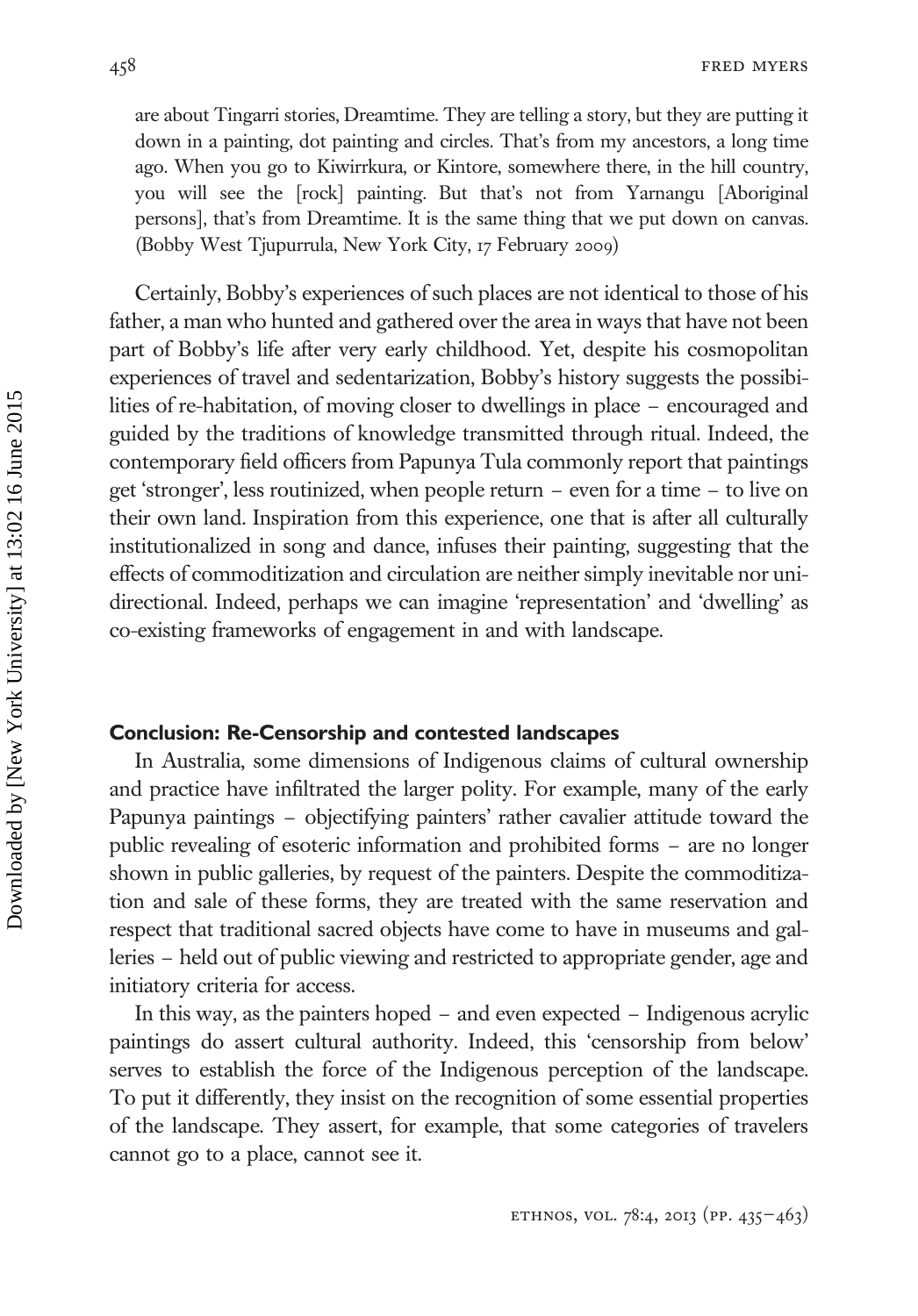For many white Australians, the existence of an alternative perception of the Central and Western Deserts is important. Aboriginal paintings and formulations of relationships to place challenge longstanding images of Australia's 'dead heart' (as it once was known) and the 'bush' as threatening or hostile. The once-dominant view of Australia's non-coastal interior is that depicted in the film Picnic at Hanging Rock (Weir 1975), ominous and harsh. In contrast, Indigenous attachment to and identification with 'country' resignifies this desert landscape as inextricable from the personhood of its custodians. No longer threatening, the features re-presented in paintings are revelatory of knowledge, culture-sustaining, even life-giving [??].

In other ways, Indigenous relationships – again articulated in the paintings – may be important *politically*, because of the challenge the Indigenous presence poses to Euro-Australian interests and tenure as in the much publicized and controversial land claim cases of development at Hindmarsh Island near Adelaide and Coronation Hill in the Northern Territory. Some commentators have seen these struggles and the broader incommensurability between Indigenous and white Australian perceptions as producing an 'uncanny Australia', a haunting of the nation by the hidden sacred presence (Gelder & Jacobs 1998).

Despite the stylistic changes so obvious in the form of Central Desert painting, we should reject the simple telos of one directional change – from enchantment to disenchantment, from dwelling to distance. There is, I am arguing, a tension between these trajectories. Moreover, they cannot be separated from the ongoing political struggle in which the landscape and people are themselves involved. Longstanding ritualized, performative, and iconographic idioms that evolved synergistically with Indigenous experiences of place have been drawn into the emerging forms of acrylic painting which cannot, therefore, be regarded simply as indexing loss – especially when their aim is to reproduce the relationship with land in a changing context. The use of the visual is not necessarily intended to introduce a perspectival 'world picture'. Rather, it seems that Pintupi painters have deployed two-dimensional images to communicate and express broader, experiential relations to places within such frames. Artistry may be approached through considering the ways in which they do this condensation of senses. After all, the paintings are meant to convey a distinctive, different sense of place in the context of Euro-Australian domination.

And thus, with a turn to history, one also recognizes a persistence of culture. The Dreaming is not simply *experienced*, despite the present tense of Ingold's insistence on hunter-gatherer engagement with place; it is *learned*, a semiosis acquired in social relations with others. The ephemera of songs, imagination,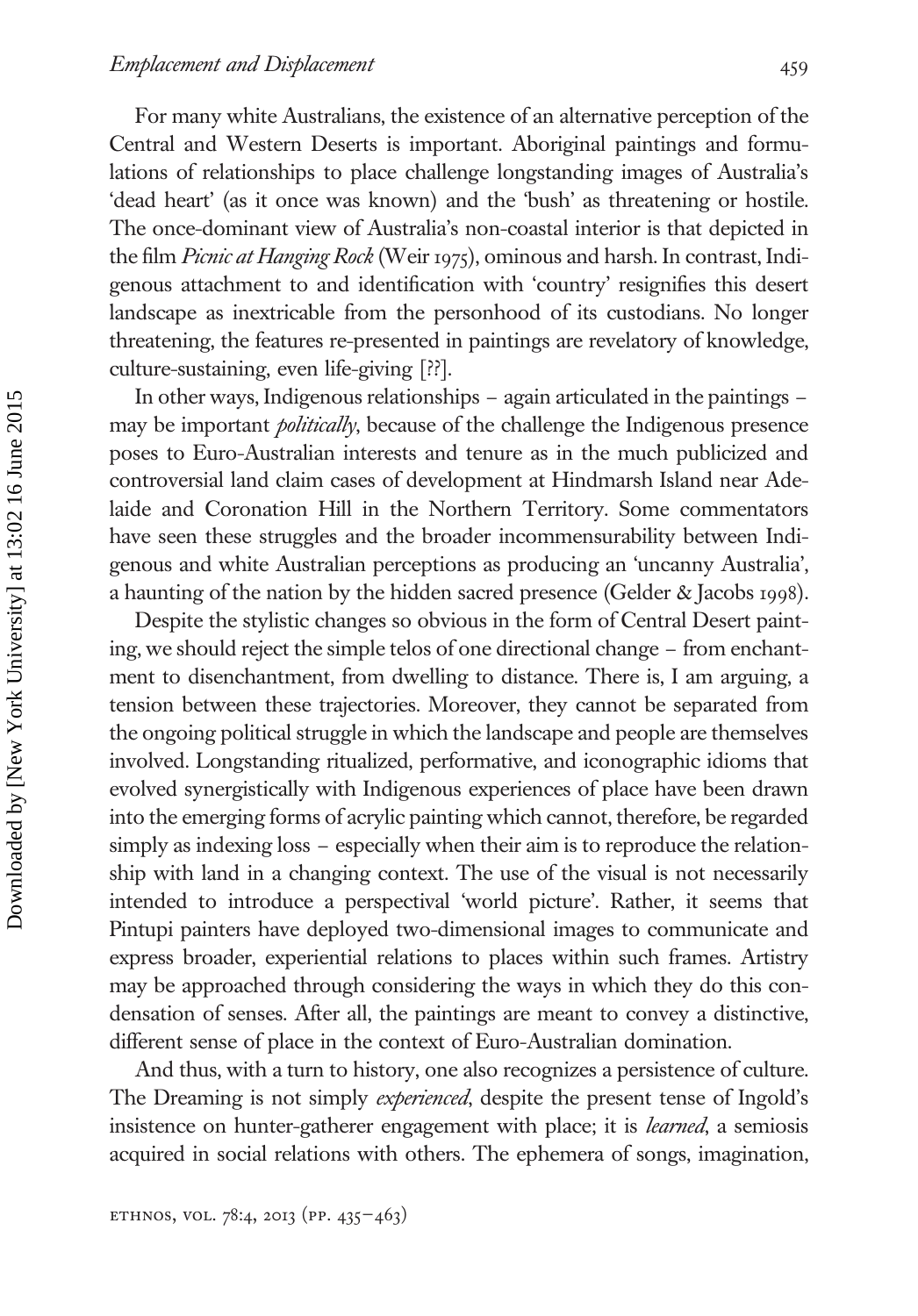remembered movements, stories, and the like – the rhythms and sounds that attune them – allow people to reconstitute senses of place, and they offer the possibility (at least) of a two-directional movement. When young men return to their country from town, they may hear the songs and engage the relationships indicated through them. They can do so precisely because of the availability of 'culture' – historically transmitted – and of a sociality which are ignored in much phenomenological discourse about sensuous experience and walking on the land. They travel not alone but with the memories, songs, stories, and names of those who went before.

The shift in Shorty Lungkarta's painting styles suggests that his ties to the land remained alive and well, despite two decades of sedentarization. Indeed, the change in styles owes significantly to the continuation of the relationships organized through land and ritual. If these relationships – with theWarlpiri and the Pitjantjatjara – were being severed, their expression of concern about what he revealed in his paintings would not matter. Thus, this example of censorship – and those more recently imposed on paintings owned by museums and collectors (Myers 2012) – offers evidence of the vitality of the painting movement to impose Indigenous experiences and understandings of the landscape on others – even very powerful others.

#### Acknowledgments

An earlier version of this paper was presented at the AHRC workshop on 'The ecology of perception and the aesthetics of landscape',  $26-27$  March 2007: Ecole des Hautes Etudes en Sciences Sociales, Paris. I thank the organizers for inviting me and bringing this question into discussion. I thank Faye Ginsburg and Sabra Thorner, and the anonymous reviewers for *Ethnos*, for arduous contributions to editing and revising.

#### **Notes**

- 1. I began field research with Pintupi-speaking people at Yayayi, NT, in July 1973, two years after the acrylic painting movement began at Papunya. I did further intensive field research with Pintupi people in 1979, 1981, 1984, and 1988. Since then, I have had repeated engagements and conversations with Pintupi as well as others involved in the Aboriginal art world (Myers 2002).
- 2. Famous examples include Coronation Hill (Brunton 1991; Merlan 1991), Hindmarsh Island (Weiner 1995; Tonkinson 1997), and the Gove Peninsula (Williams 1986).
- 3. See Gumbert (1984) and more especially Povinelli (1993, 2002) for critical discussion of the capacity of the liberal state to recognize Indigenous difference.
- 4. I use Ancestral, capitalized, to refer to the culturally specific beings described as 'The Dreaming' and to differentiate these from some generic notion of ancestry as forebears.
- 5. See also Povinelli (1993) for an ethnographically Australian critique of the dichotomy.
- 6. Examples include David (2002), Tamisari (1998), and Vachon (2005).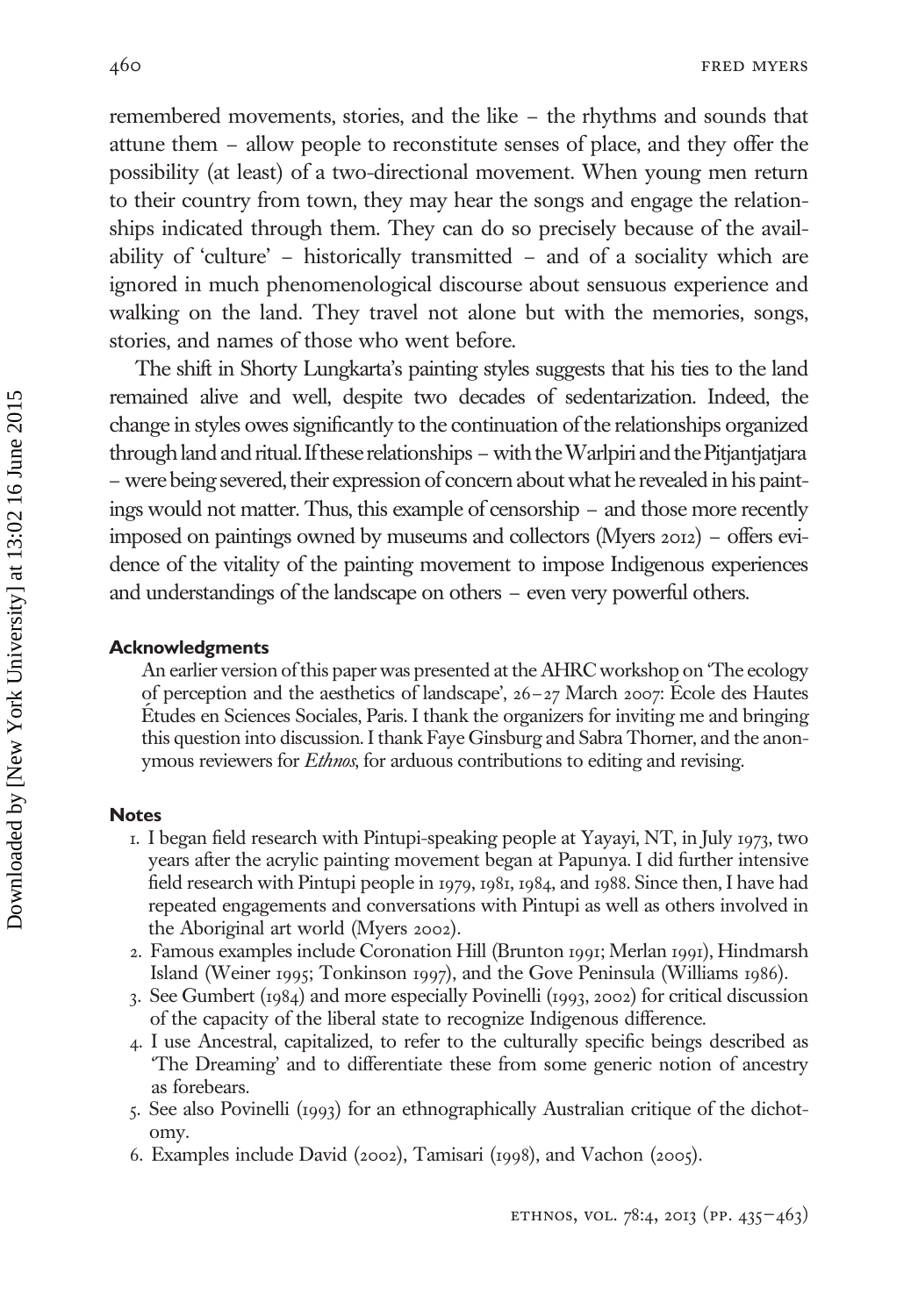- 7. The terms 'bark' and 'acrylic' represent the different media and traditions of Indigenous art in Northern Australia and Central Australia, respectively.
- 8. For a history of painting in this community and the establishment of Papunya Tula Artists Pty Ltd as a cooperative, see Bardon (1979, 1991) and Myers (2002).
- 9. They are 'signs' in the Peircean sense: A sign is something which stands to somebody for something in some respect or capacity. It addresses somebody, that is, creates in the mind of that person an equivalent sign, or perhaps a more developed sign. That sign which it creates I call the *inter*pretant of the first sign. The sign stands for something, its *object*. (Peirce 1958: 2.228.)
- 10. For a brilliant study of such changes in a nearby tradition, see Carty and French (2011).
- 11. I am using the term 'bosses' here as a translation of 'mayutju' in Pintupi, a term that refers to those who have ceremonial prerogatives as custodians of a place or ceremony. I do not mean by this usage to refer to the contrast between 'custodians' (kirta) and 'managers' (kurtungurlu) that are also commonly used among Pintupi and Warlpiri. See Myers (1986).
- 12. Restrictions on the display of these ritually explicit older paintings prevent me from offering images of them here.
- 13. Women's painting which developed in the 1980s at Yuendumu, and in the early 1990s with Pintupi women – has escaped this problem of unintended circulation, having begun after the initial concerns about inappropriate revelation were aired.
- 14. Shorty Lungkarta Tjungurrayi was one of my closest consultants in my first fieldwork at Yayayi, NT in 1973–1975, at Yinyilingki, NT in 1979, and at New Bore, NT in 1981. Although he left the bush for the ration depot at Haasts Bluff in the late 1940s, he remained fundamentally oriented to the lifestyle and values with which he grew up.
- 15. This painting was reproduced in Sotheby's Important Aboriginal Art Catalog, 1997: 22).
- 16. See Jorgensen's (2011: 42) critique of Rothwell's repeated evocation of the passage of Aboriginal artists 'and the end of Aboriginal art as we once knew it'.
- 17. Brown v Western Australia (No 2) [2003] FCA 556 (4 June 2003).

### **References**

Bardon, Geoffrey. 1979. Aboriginal Art of the Western Desert. Sydney: Rigby.

— 1991. Papunya Tula: Art of the Western Desert. Melbourne: McPhee Gribble, Penguin. Bardon, Geoffrey & James Bardon. 2006. Papunya: A Place Made After the Story. The Begin-

nings of the Western Desert Painting Movement. Melbourne: Miegunyah Press.

- Benjamin, Roger (ed). 2009. Icons of the Desert: Early Aboriginal Paintings from Papunya. Ithaca: Cornell University Press.
- Biddle, Jennifer. 2007. Breasts, Bodies, Canvas: Central Desert Art as Experience. Sydney: University of New South Wales Press.
- Brunton, Ron. 1991. Mining Credibility: Coronation Hill and the Anthropologists. Anthropology Today,  $8(2):2-5$ .
- Casey, Edward. 2002. Representing Place: Landscape Painting and Maps. Minneapolis, MN: University of Minnesota Press.
- Carty, John & Alison French. 2011. Art of Central Australia: Refigured Ground. In The Cambridge Companion to Autralian Art, edited by Jaynie Anderson. pp. 122-42. Melbourne: Cambridge University Press.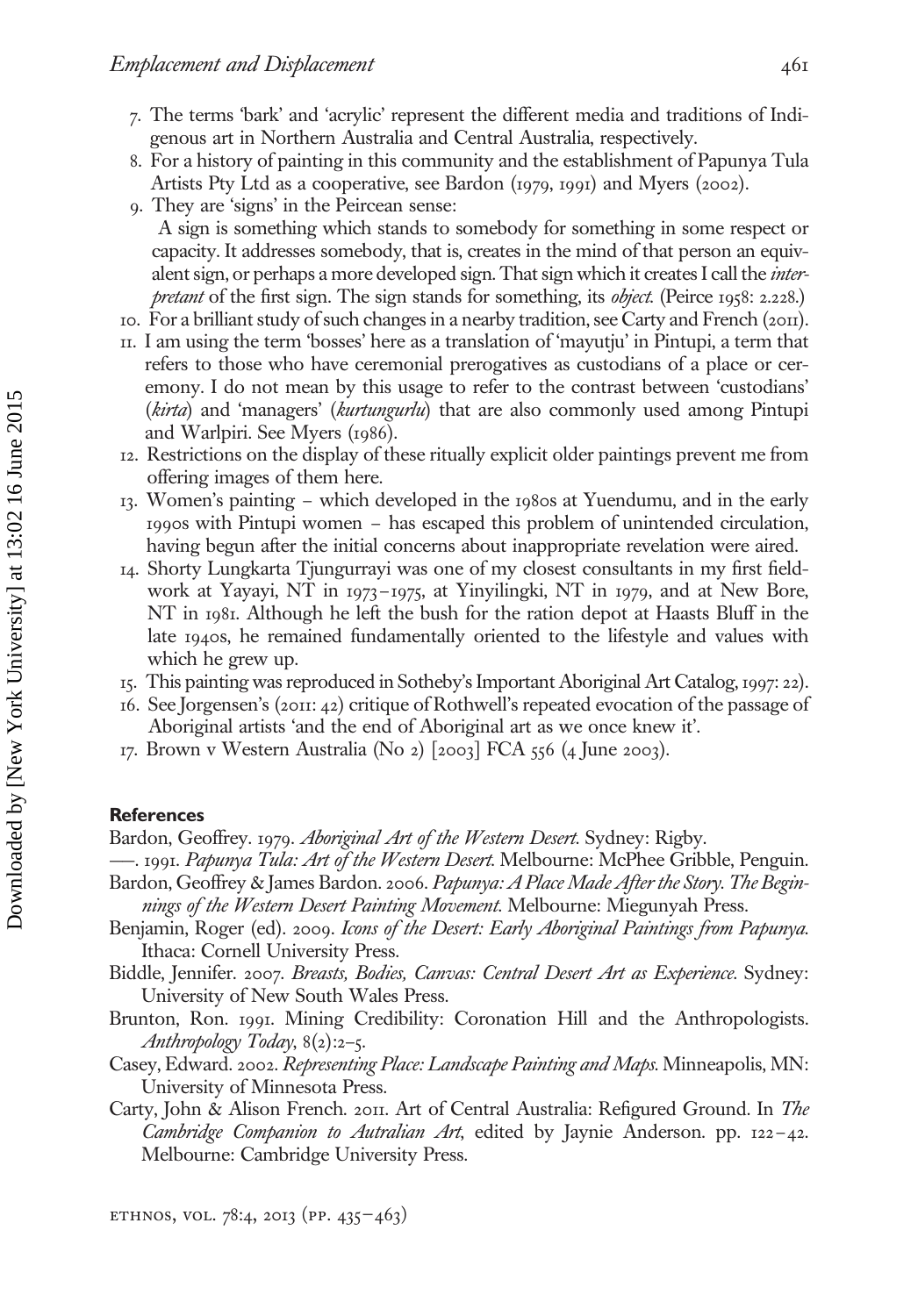- David, Bruno. 2002. Landscapes, Rock-Art, and The Dreaming: Archaeology of Preunderstanding. London: Leicester University Press.
- Fry, Tony & Anne-Marie Willis. 1989. Aboriginal Art: Symptom or Success? Art in *America*, 109–117 (July): 159–63.
- Gelder, Ken & Jane Jacobs. 1998. Uncanny Australia: Sacredness and Identity in a Postcolonial Nation. Melbourne: Melbourne University Press.
- Gumbert, Marc. 1984. Neither Justice Nor Reason: A Legal and Anthropological Analysis of Aboriginal Land Rights. St Lucia: University of Queensland Press.
- Heidegger, Martin. 1971. Building, Dwelling, Thinking. In Poetry, Language, Thought, edited by Albert Hofstadter. pp. 143–162. New York: Harper and Row.
- Ingold, Tim. 1993. The Temporality of the Landscape. World Archaeology, 25(2):152–174.
- —. 1996. Hunting and Gathering as Ways of Perceiving the Environment. In *Redefining* Nature: Ecology, Culture and Domestication, edited by Roy Ellen & Karen Fukui. pp. 117–155. Oxford: Berg Press.
- ——. 2000. Totemism, Animism and the Depiction of Animals. In The Perception of the Environment, edited by Tim Ingold. pp. 111–131. London: Routledge.

Important Aboriginal Art. 1997. Sotheby's Catalog. Sydney: Sotheby's Australia Pty. Ltd. - . 1998. Sotheby's Catalog. Sydney: Sotheby's Australia Pty. Ltd.

- James, Diana. 2009. Painting the Song: Kaltjiti Artists of the Sand Dune Country. Sydney: McCulloch and McCulloch Australian Art Books.
- Jorgensen, Darren. 2011. Bagging Aboriginal Art. Arena, no. 111:38-42.
- Kimber, Richard. 1995. The Politics of the Secret in Contemporary Western Desert. In Politics of the Secret, Oceania Monographs 45, edited by Christopher Anderson, pp. 123-42. Sydney: Sydney University Press.
- Merlan, Francesca. 1991. The Limits of Cultural Constructionism: The Case of Coronation Hill. Oceania,  $6I(4):34I-352$ .
- Morphy, Howard. 1983. 'Now You Understand' An Analysis of the Way Yolngu Have Used Sacred Knowledge to Retain their Autonomy. In Aborigines, Land and Land Rights, edited by Nicolas Peterson & Marcia Langton. Canberra: Australian Institute of Aboriginal Studies.
- ——. 1991. Ancestral Connections. Chicago, IL: University of Chicago Press.
- ——. 1995. Landscape and the Reproduction of the Ancestral Past. In The Anthropology of Landscape, edited by Eric Hirsch & Michael O'Hanlon. Oxford: Clarendon Press.
- Munn, Nancy. 1966. Visual Categories: An Approach to the Study of Representational Systems. American Anthropologist, 66:939–950.
- ——. 1970. The Transformation of Subjects into Objects in Walbiri and Pitjantjatjara Myth. In Australian Aboriginal Anthropology, edited by R. Berndt. pp. 141–163. Nedlands: University of Western Australia Press.
- 1973a. *Walbiri Iconography*. Ithaca: Cornell University Press.
- Myers, Fred. 1982. Always Ask: Resource Use and Landownership among the Pintupi of Central Australia. In Resource Managers: North American and Australian Hunter-Gatherers, edited by N. W. a. E. Hunn. Boulder: Westview Press.
- ——. 1986. Pintupi Country, Pintupi Self: Sentiment, Place, and Politics among Western Desert Aborigines. Canberra: Australian Institute of Aboriginal Studies and Smithsonian Institution.